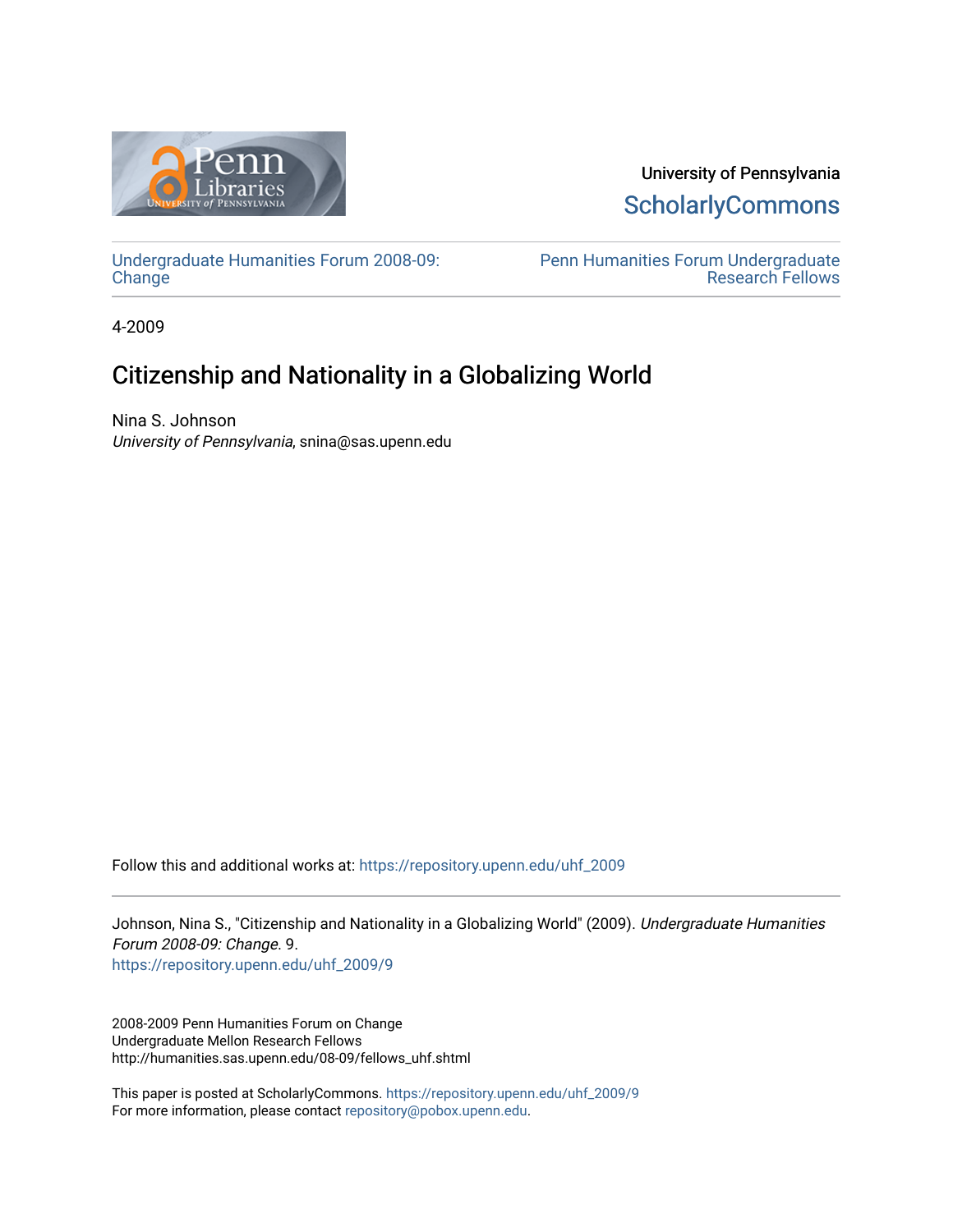# Citizenship and Nationality in a Globalizing World

# **Abstract**

Nina S. Johnson, College '09, Philosophy

Citizenship and Nationality in a Globalizing World

Liberalism, as a philosophical doctrine, is based on the idea that individuals matter. Individuals set fundamental ends that they believe to be valuable and then revise and pursue those ends in the real world. Where a person is born can have a profound effect on the ends that a person sets and the means with which they examine and realize them. Given that people do not choose the nation in which they are born, nationality seems arbitrary from the moral point of view. This paper examines nationality and what it means to be a member of a national community, in an effort to show that the experience of being raised in such a community 'marks' individuals in a way that is normatively significant. Ultimately, I argue that the fact that individuals are bounded to particular nations changes the way in which we should look at them from the perspective of justice.

## **Comments**

2008-2009 Penn Humanities Forum on Change Undergraduate Mellon Research Fellows

http://humanities.sas.upenn.edu/08-09/fellows\_uhf.shtml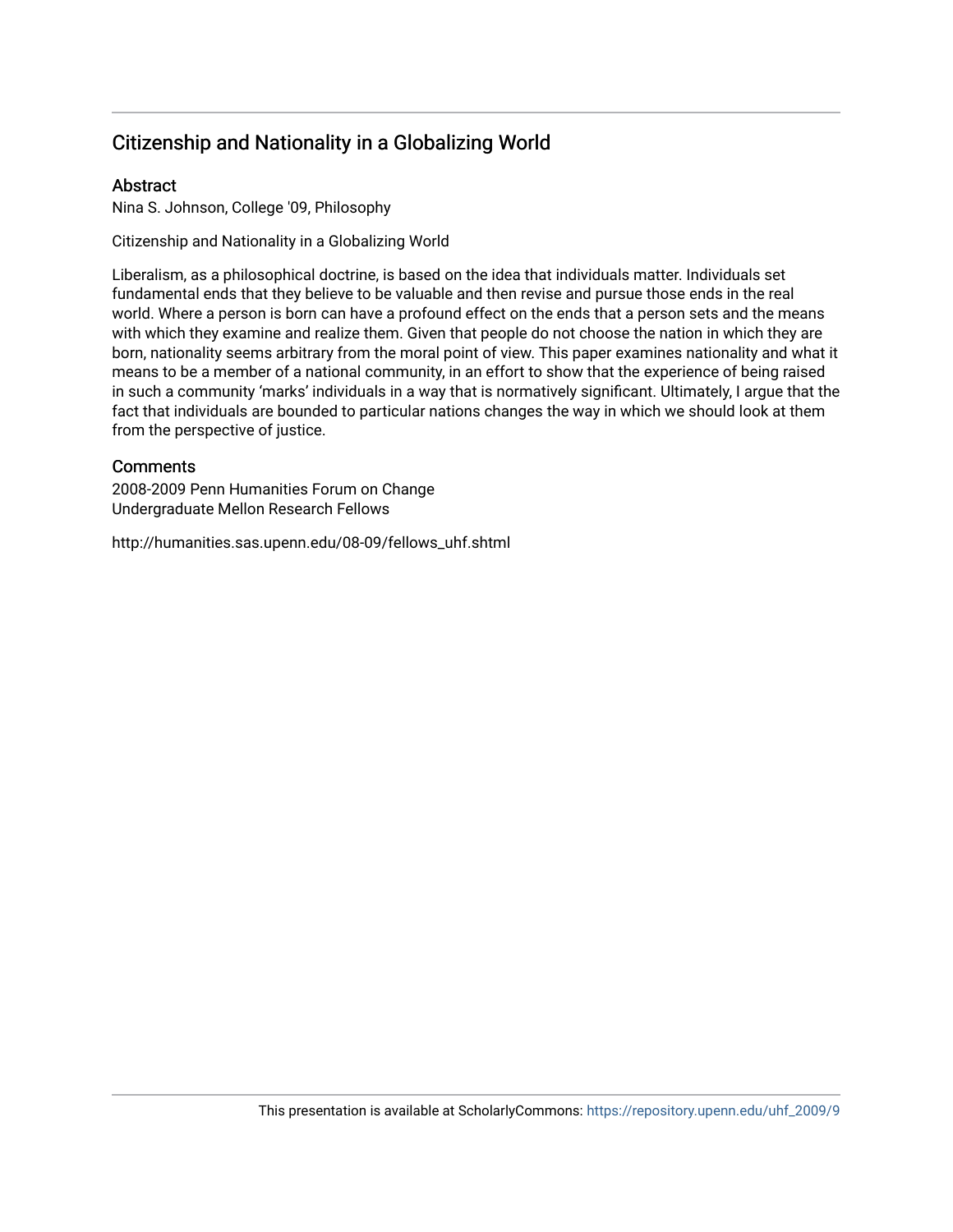**Citizenship and Nationality in a Globalizing World**

**Nina Johnson**

2008–2009 Penn Humanities Forum Undergraduate Mellon Research Fellowship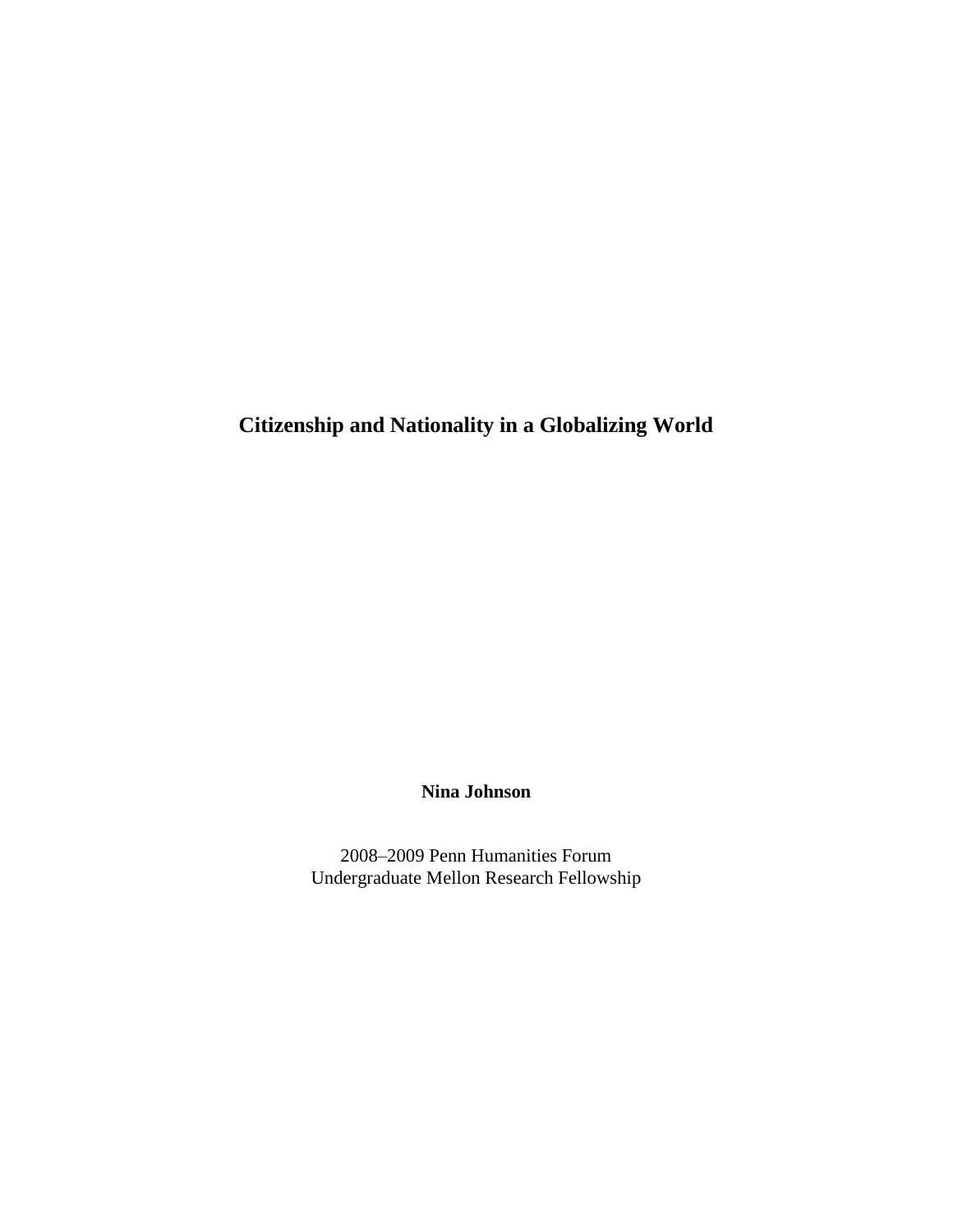The world was much larger when I was born than it is now, and it will be far smaller when I die. As information, goods, and services have become more transferable, people have grown closer and closer, and the ability of a person to impact and be impacted by people in other countries has substantially increased. Given the increasing connectivity, the idea of a closed society has become antiquated. Few nations have closed markets, most people have available means to contact people outside their nation. People are still born into cultures, but those cultures are no longer isolated. My question in this paper is whether and to what extent cultural membership matters to questions of international justice. Put another way, I am asking whether, from the perspective of cosmopolitan justice, we should take people as equally separate, unattached individuals or as distinct individuals that are bound to particular nations. I will argue that nationality, as understood in the specific sense defined below, ought to matter to cosmopolitans because it is a precondition for the idea of liberal choice and because it is fundamental to individual identity. In the first section, I will explore what a nation is. In the second section, I will first look at the right of self determination, and then look at its uses and applications, given the rights of other people. Before I discuss what a nation is, however, I have two quick clarifications.

First, my arguments take liberalism as given. I am assuming that all people are free and equal, and that our most essential interest is in leading a life that is good. Essential to this project are two things: that we lead our life from the inside—that we view our values, goals, and life plans as being our own—and that we are free (in more than a formal sense) to question and examine our beliefs (Kymlicka 1989: 12-13). I am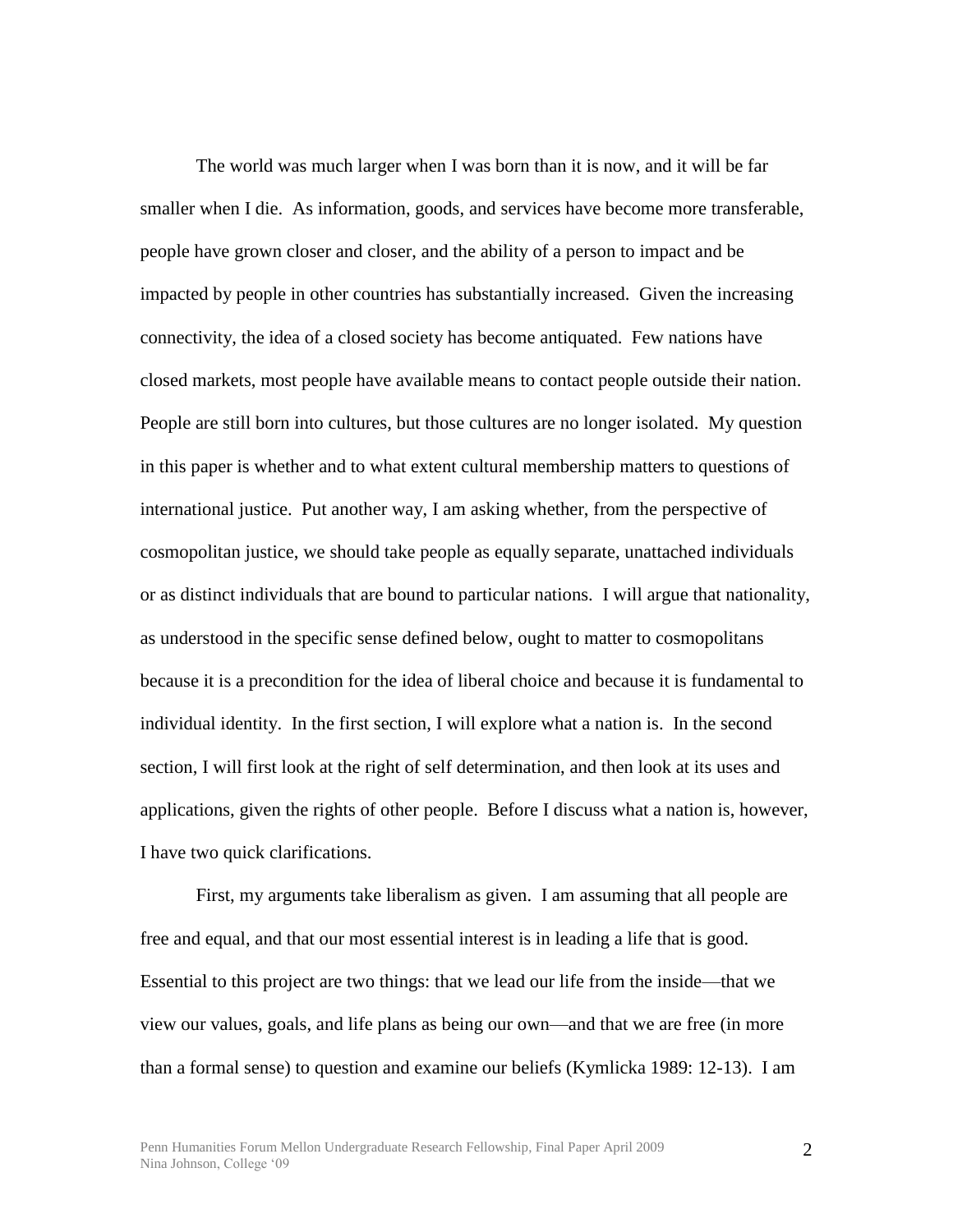also committed to the idea that among the fundamental rights and liberties necessary to achieve these two goals are political freedoms that are only possible in a democracy, and that, moreover, the only way to ensure that our fundamental rights and liberties exist in perpetuity is to have democracy. People have the right to take part in the political decisions that affect them, and therefore have the right to take part in governance.

Second, my arguments are intended for the world as it is today. Were the world united under one government or political culture, some of my arguments would not apply. For clarity sake, I offer the following empirical assumptions about the world as I see it today. (1) I assume that "our world is a world of states and a variety of ethnic, national, tribal, and other groups" (Margalit and Raz 1990: 440), and that states rarely consist of one ethnic or cultural group. (2) I assume that we are in the process of globalization—that we are engaged in the process of "increasing integration and interdependency of national economies, the increasing mobility of capital and labor across national boundaries, the creation of new global markets and products…, and the creation of international organs and regulations to facilitate and govern these interactions" (Tan 2008: 164). (3) I assume that though these institutions exist, and impact people's lives, the impact is generally indirect. People are more affected by local conditions than they are by international conditions (Margalit and Raz 1990: 458-59).

#### **1. Nations and States**

How we define a nation is important to the answer of my main question. If nations are the same thing as *de facto* states, then we could point to several countries on the map that would suggest a 'no' answer. We should certainly not hold the fact that Zimbabwe is controlled by a tyrannical dictator against the people of Zimbabwe when answering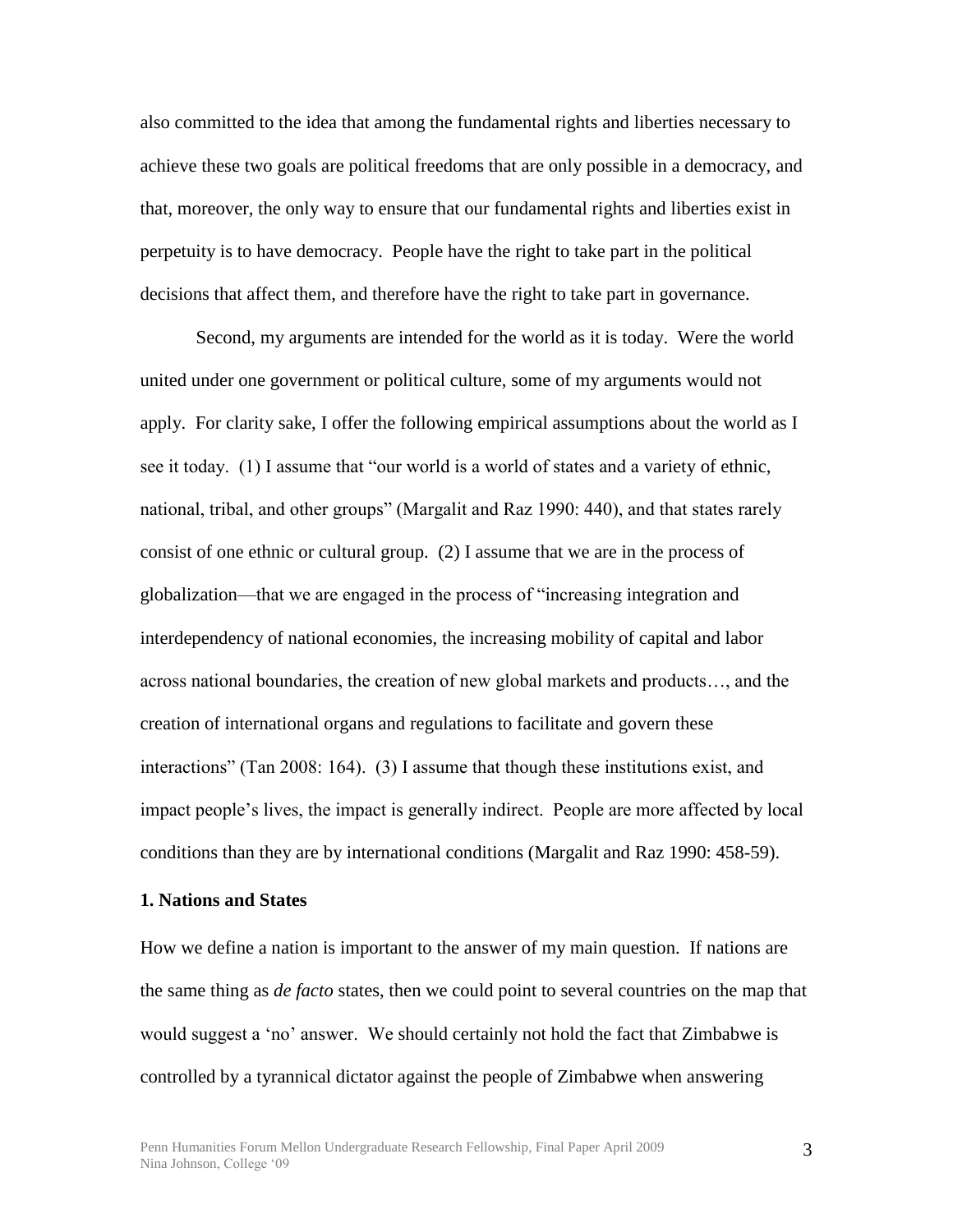questions of distributive justice. Therefore I will use ‗country' to refer to *de facto* sovereign territories found on a map, such as Zimbabwe.

I will use 'state' to refer to a sovereign political territory, united under one government.<sup>1</sup> 'Nation' is much more difficult to define. My definition follows Margalit and Raz's definition of an 'encompassing group' and what Kymlicka calls a 'societal culture.' Nations, then, have six important features.

- (1) The group has a *pervasive culture*. It "has a common character and a common culture that encompass many, varied and important aspects of life, a culture that defines or marks a variety of forms or styles of life, types of activities, occupations, pursuits, and relationships" (Margalit and Raz 433).
- $(2)$  Individuals grow up in that culture, and are "marked by its character." A person that grows up in Botswana will have significantly different tastes and options when it comes to careers, leisure activities, customs, habits, ‗patterns of expectations,' relationships, friendships, and lifestyle choices than someone who grows up in Pennsylvania (444). This aspect of a pervasive culture has two important features. First, it is almost entirely non-voluntary. No one chooses where they are born, and in the choice between being a mutually recognized, respected member of a community or a perpetual outcast, most people opt for the former. Still there are definite exceptions; some people have successfully switched cultures. Second, this is what gives culture its continuity between generations. Each generation educates the next, and carries traditions and cultural forms through history (444-45).

 $\overline{a}$ 

<sup>&</sup>lt;sup>1</sup> The difference is subtle. I intend 'country' to be more colloquial while 'state' is more technical. This can have some important empirical implications. For example, today's Somalia might be a country because it is on the map, but it is probably not a state, given that even with the assistance of UN Peacekeepers, there are essentially two authorities that claim sovereignty, both of which are ineffective.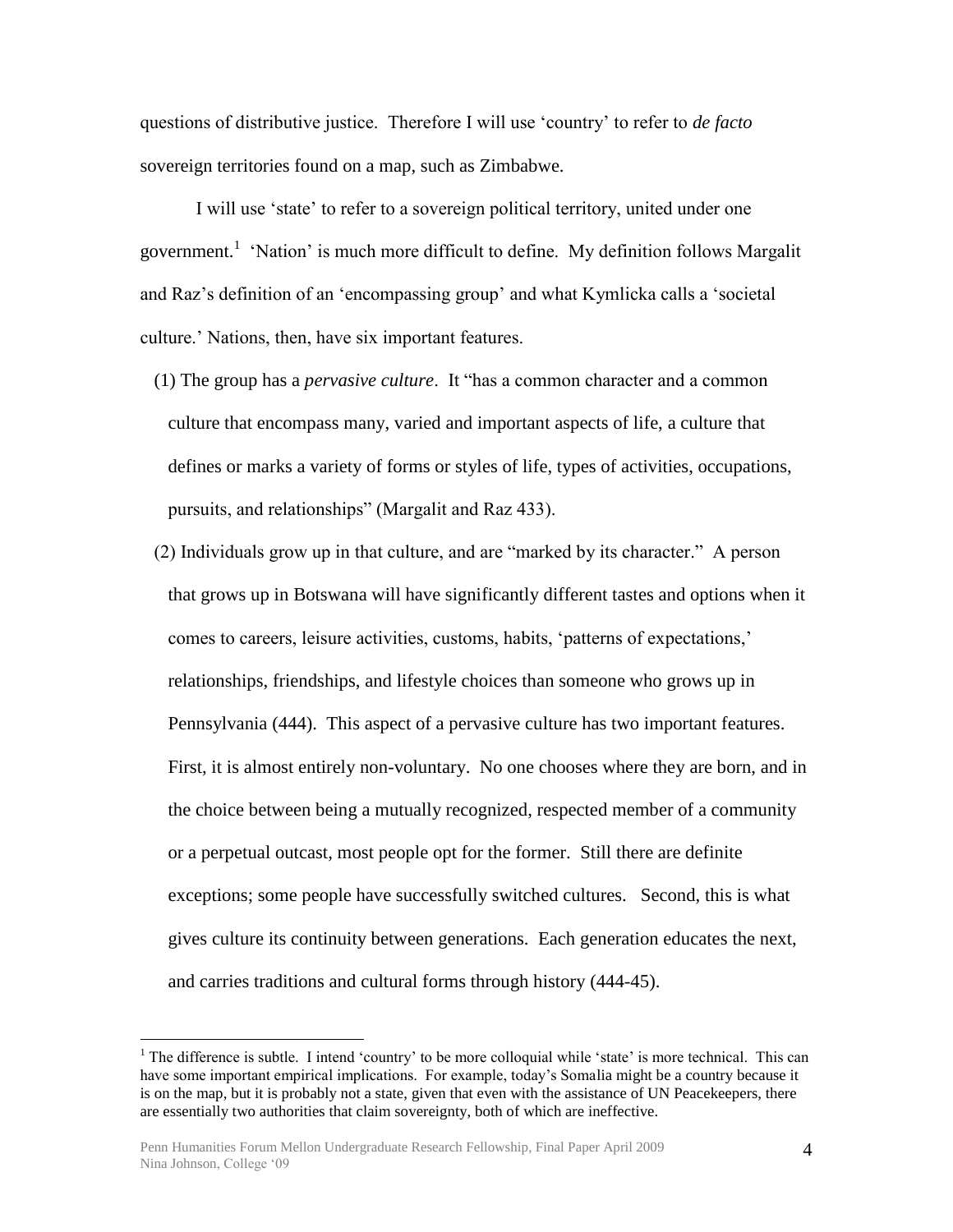- (3) Part of membership in that group is a matter of *mutual recognition*. Membership in such groups is "a matter of informal acknowledgement of belonging by others generally, and other members specifically." Thus, membership in this sort of group is different than being a fan of Botswana's national soccer team, where I can be a fan without requiring the recognition of other fans (455). Being a member requires that other members see you as one of them. Membership is therefore subjective.
- (4) This membership is important for "one's self-identification." Margalit and Raz are interested in groups with a 'high social profile,' "the membership of which is one of the primary facts by which people are identified, and which form expectations as to what they are like, groups membership of which is one of the primary clues for people generally interpreting the conduct of others" (446). When I tell people that I am a soccer referee, I expect them to form certain perceptions about me, but I would not consider this to be a primary clue to my identity. I would think it odd for someone to see me arguing with my boyfriend and think that I am doing so because, as a referee, order and control are important values to me. However, when I tell people that I am an American, I expect them to use this clue to have a better understanding of who I am, and to use it to interpret my actions. I would not be surprised if a Motswana saw me arguing with my boyfriend and thought that I was doing so because, as an American, I value gender equality in relationships. I think that my being an American explains a lot about the way I view gender.
- (5) ―Membership is a matter of *belonging*, not of *achievement*‖ (446, my emphasis). This means that membership is not based on qualifications that indicate accomplishment, but rather recognition by others that you are a member.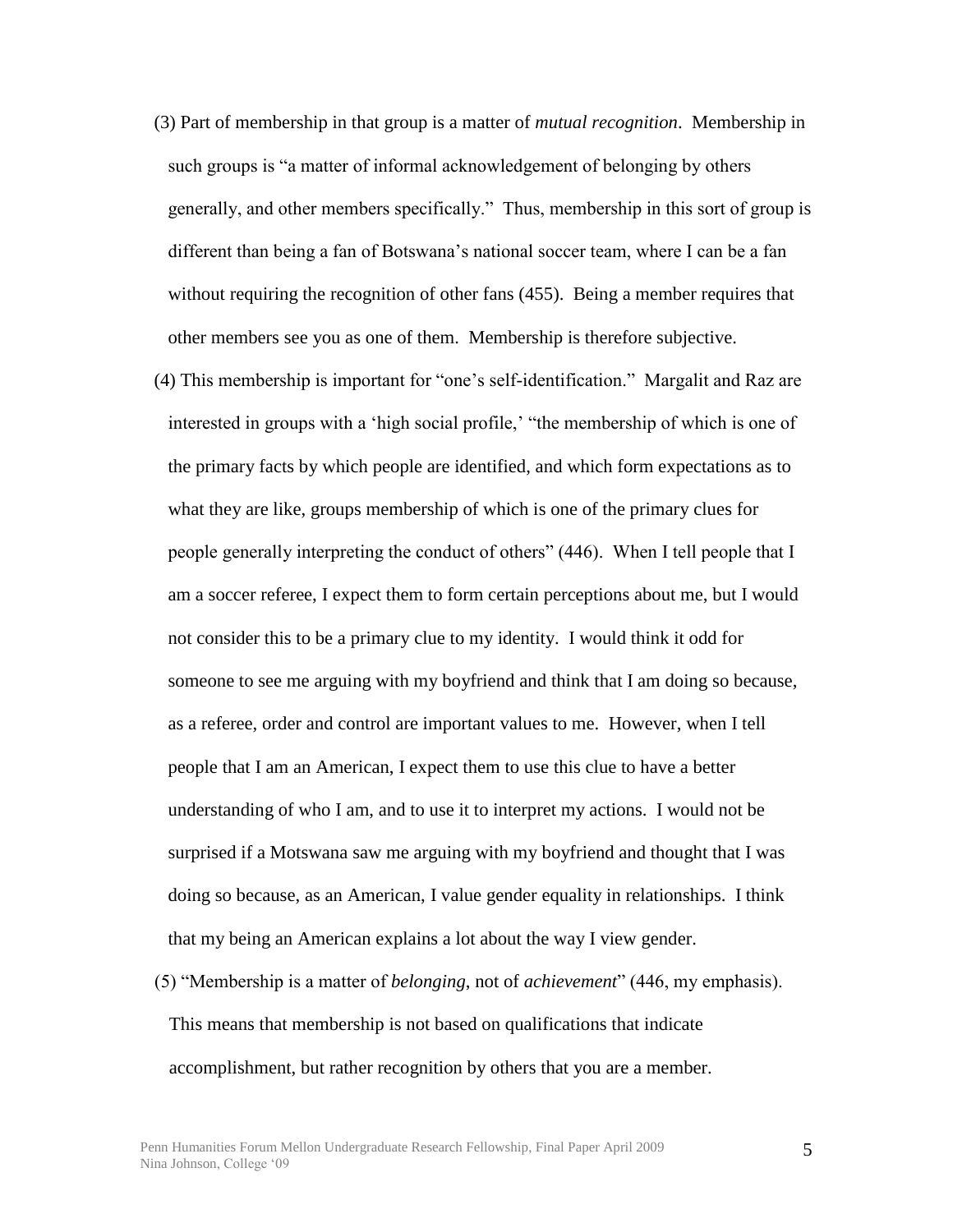To be a good Irishman, it is true, is an achievement. But to be an Irishman is not. Qualification for membership is usually determined by nonvoluntary criteria. One cannot choose to belong. One belongs because of who one is. One can come to belong to such groups, but only by changing, e.g., by adopting their culture, changing one's tastes and habits accordingly—a very slow process indeed (446-47).

Margalit and Raz point to the involuntary aspects of belonging in order to make the point that they are "suitable for their role as the primary foci of identification" because the focus on belonging makes identity "more secure" and "less liable to be threatened" (447). Accomplishments come and go, but nationality has a far more permanent character. I could stop voting, stop celebrating American independence, and stop taking pleasure in America's accomplishments, and still be an American. Thus, nationalist is a secure place to ground one's identity.

(6) Groups are large and anonymous; ―Mutual recognition is secured by the possession of general characteristics," not secret code words or rituals (447). Though all of the above features might be possible in a large neighborhood or a city, but this does not capture what we think of when we think of a nation. Nations are large, and full of many people. My considering you a member of my nation is not contingent on my knowing you personally.

I find Margalit and Raz's account to be convincing because in addition to giving a way to recognize a nation, they give us an account of why people consider nationality to be of such great importance. Though I am often ashamed of things that the United States does, and though there are many people in the United States that I would rather not be associated with, the fact that I was raised in the United States has had profound impacts on the experiences I have had, the values I hold, and on my expectations. I would probably see the world much differently had I been born and raised in Botswana.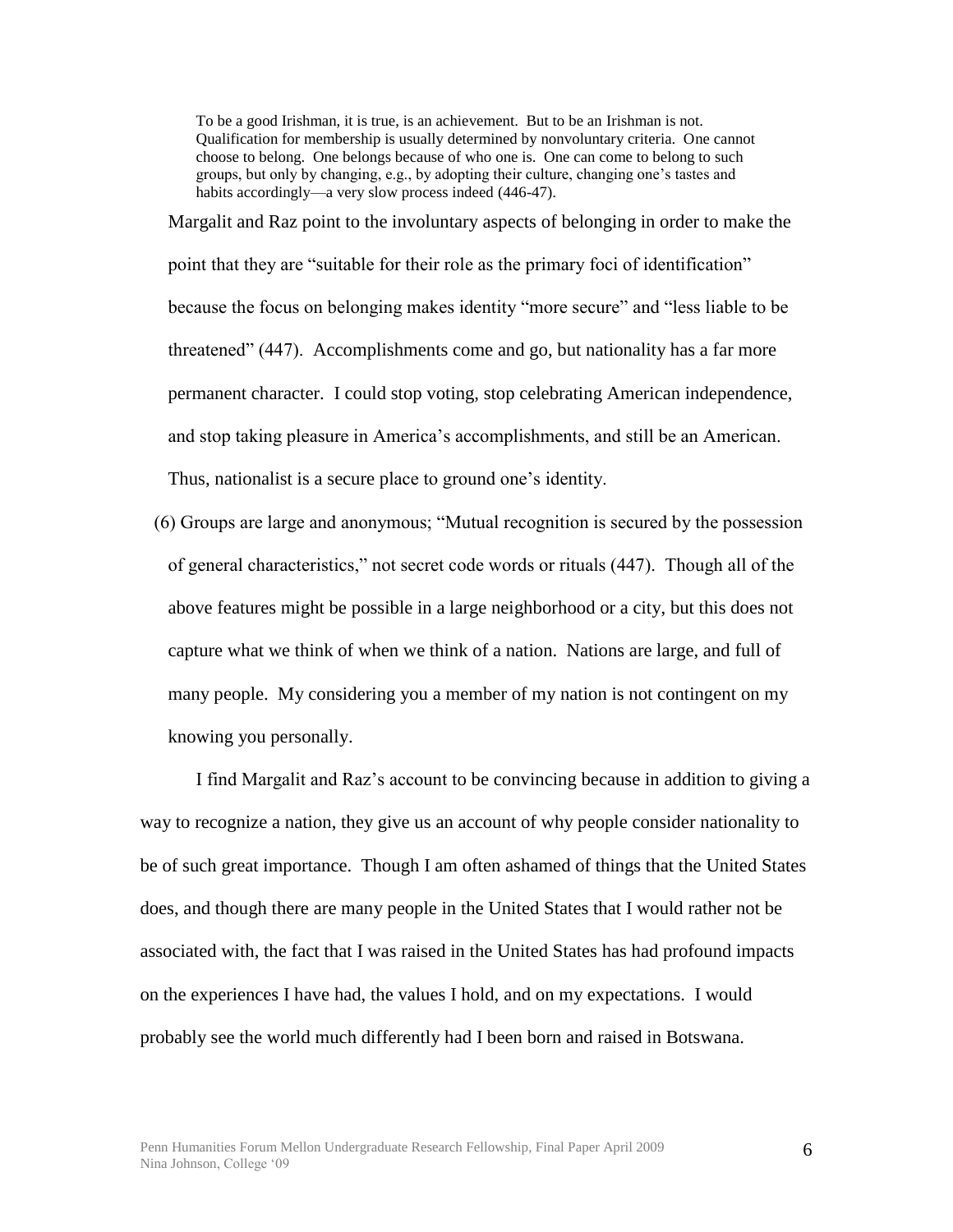Because of the pervasive way in which culture influences us, Kymlicka says that ―the liberal value of freedom of choice has certain cultural preconditions‖ (1995: 76). He argues that ―freedom involves making choices amongst various options, and our societal culture not only provides these options, but also makes them meaningful to us"  $(83)$ . A Marriage License, as a piece of paper, has no value. What makes it valuable, and what makes homosexual couples fight for the right to have one, is the value that we as a society attach to it. The value is not just in the legal protections afforded by it—it can also be found in the respect afforded to married couples by our culture, the shared understanding of what marriage is by those who participate in or are near the convention, and the lack of judgment passed by those who hold the belief that those who live together unmarried are 'living in sin.'

So what is a nation, then? I will use 'nation' to mean a group of people who mutually recognize each other as members of a deep shared culture, which is pervasive in the sense that it helps shape the identity of its members and serves as their context of choice, and who think of their group as exiting in perpetuity. As for the relationship between nations and states, in today's world, most states have more than one nation. In the United States we have the dominant ‗American' nation of which I am a member, but we also have many native nations such as the Yupik Eskimos of Alaska, as well as religious nations such as the Amish. In Belgium there is a French nation in the south, a Flemish nation in the north, and a small German nation in the east. In Botswana, there is the dominant Batswana nation, but there are also several smaller nations such as the Kalanga and the San.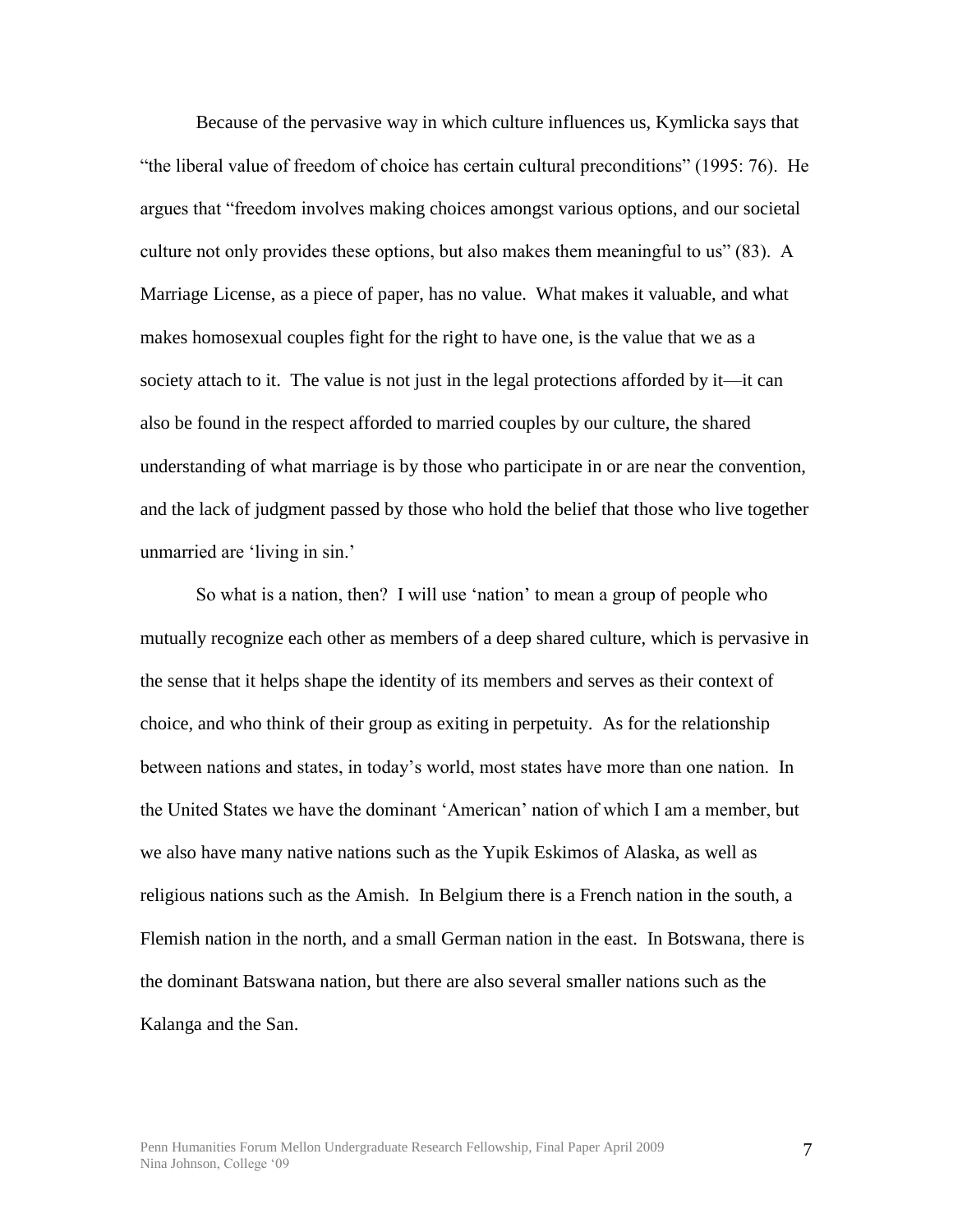My definition has three features that I want to draw attention to. First, though, at first glance, this may appear to be a loose definition that allows in a lot of groups that we would not think of as nations, such as religious groups and elite book clubs, I do not believe that this is the case. Like Margalit and Raz, I do not think that there are *prima facie* reasons for requiring that a nation be confined to a geographical territory (445). But while my definition allows for a lot of variation in the abstract, I do not think that there is as much variation in the world. The reason for this is that having and maintaining a societal culture is difficult, and "given the enormous significance of social institutions in our lives, and in determining our options, any culture which is not a societal culture will be reduced to ever-decreasing marginalization." Those cultures which survive are most likely to be "culturally distinct, geographically concentrated, and institutionally complete societies" (Kymlicka 1995: 80). To support this point, Kymlicka gives the example of immigrants who come to the United States. Under the system of multiculturalism, "the immigrants' mother tongue is often spoken at home, and passed on to the children, but by the third generation, English has become the mother tongue, and the original language is increasingly lost" (78). A person who is born to German parents, but raised in the United States where she is forced to speak English in school, with her friends, and in her career is going to have a hard time identifying as German, because her context of choice would be dominated by American culture. Daily interaction impacts the survival of culture. In order for a dominant culture to remain intact, it must generally be practiced in the daily lives of its members.

Second, my definition is rather subjective. Cultural membership has to be subjective because it is "constituted by the shared beliefs of a set of people: a belief that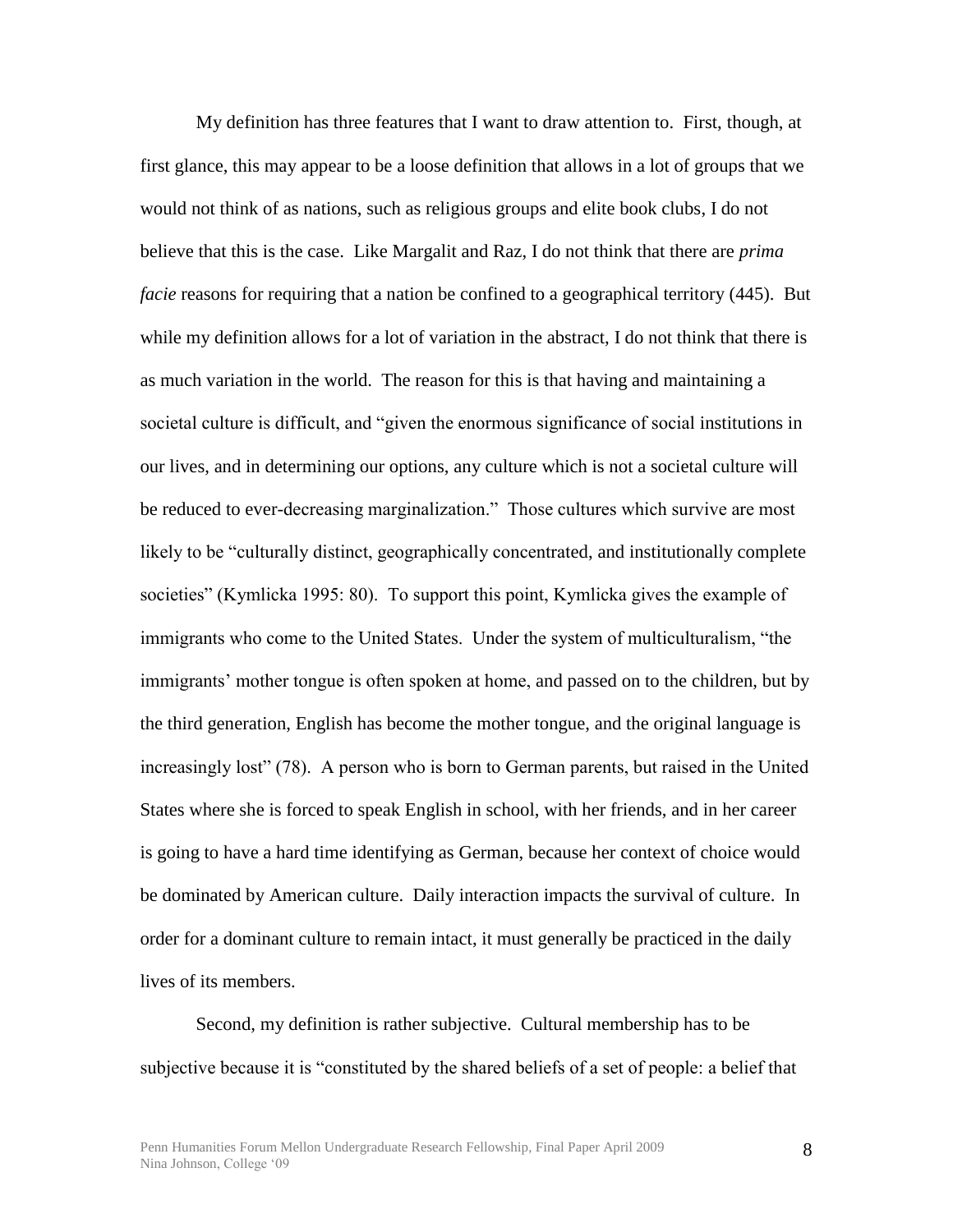each belongs together with the rest" (Miller 1988: 236). Though there are often objective considerations such as language, race, dress, culinary traditions, and so on, that point toward the existence of a national culture, these objective elements are neither sufficient nor necessary. What matters most is that people within the cultural mutually recognize each other as members of that culture.

Third, it is not just important that people have access to *a* national culture, it is important that people have access to *their* national culture. As I said before, national culture is a powerful and pervasive force in which we are raised. Not only does it delimit the horizons of our imagination, it also forms a fundamental and generally stable part of our identity. Asking people to change cultures is asking them to abandon a big part of themselves, and asking them to adjust to a whole new context of choice. It is no wonder that so many groups, such as the Native groups of Alaska, have resisted integration into the dominant national culture, even after such drastic measures as isolating Native children at boarding schools so that they fail to learn their national language. This is not to say that switching cultures is impossibly; some people have clearly switched cultures, but this does not mean that they did so without high personal cost, and it does not mean that any other people should be reasonably expected to do so.

While it might seem fundamentally illiberal of me to insist that the involuntary fact of to whom a person is born should shape that person's life-choices, I agree with Kymlicka that it is not. Kymlicka says that, "the freedom which liberals demand for individuals is not primarily the freedom to go beyond one's language and history, but rather the freedom to move around within one's societal culture, to distance oneself from particular cultural roles, to choose which features of the culture are most worth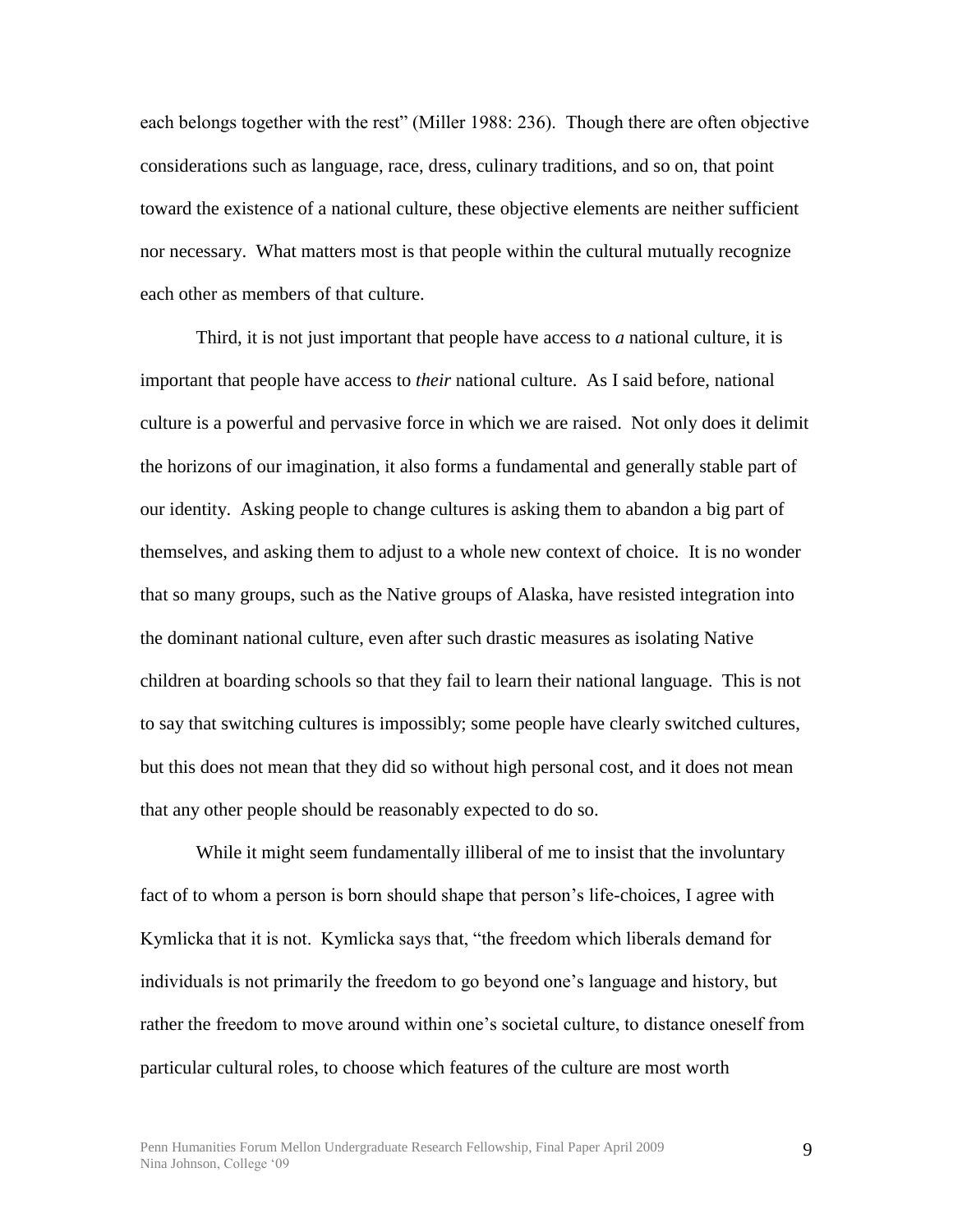developing, and which are without value" (1995: 90-91). Within the United States, I am free to choose my career, friends, religion, hobbies, social scene, spouse, place of residence, and many other things that will help me pursue my conception of the good life. That I am able to make these choices is a function of the fact that I have a cultural context from which I am able to learn about and evaluate my options. This cultural context is a background condition of my being able to make the choices that the liberal idea of freedom of choice says I should be able to make.

## **2. Self Government, Self Determination, and National Sovereignty**

In this section, I will be talking about three different possible rights, and whether the cosmopolitan should support them. The right to *self government* is the right to be partauthor of the laws that apply to you; democracy. The right to *self determination* is the right of a nation to determine what it means to be a member of that nation. The right to *national sovereignty* is the right of a nation to exercise political autonomy over a geographical area; statehood.

#### *I. Self Government*

The right to self government is a conceptually independent right, rooted in liberal values. The idea is that since all people are free and equal, laws must respect the liberal principle of legitimacy, that is, they must accord with a constitution "the essentials of which all citizens, as reasonable and rational, can endorse in light of their common human reason" (Rawls 2001, 41). Since I am taking liberal values for granted, I will not here offer an argument to defend them.

The right to self government entails a right to be governed by a democracy. I believe this for three main reasons. First, this is the only way that people can be co-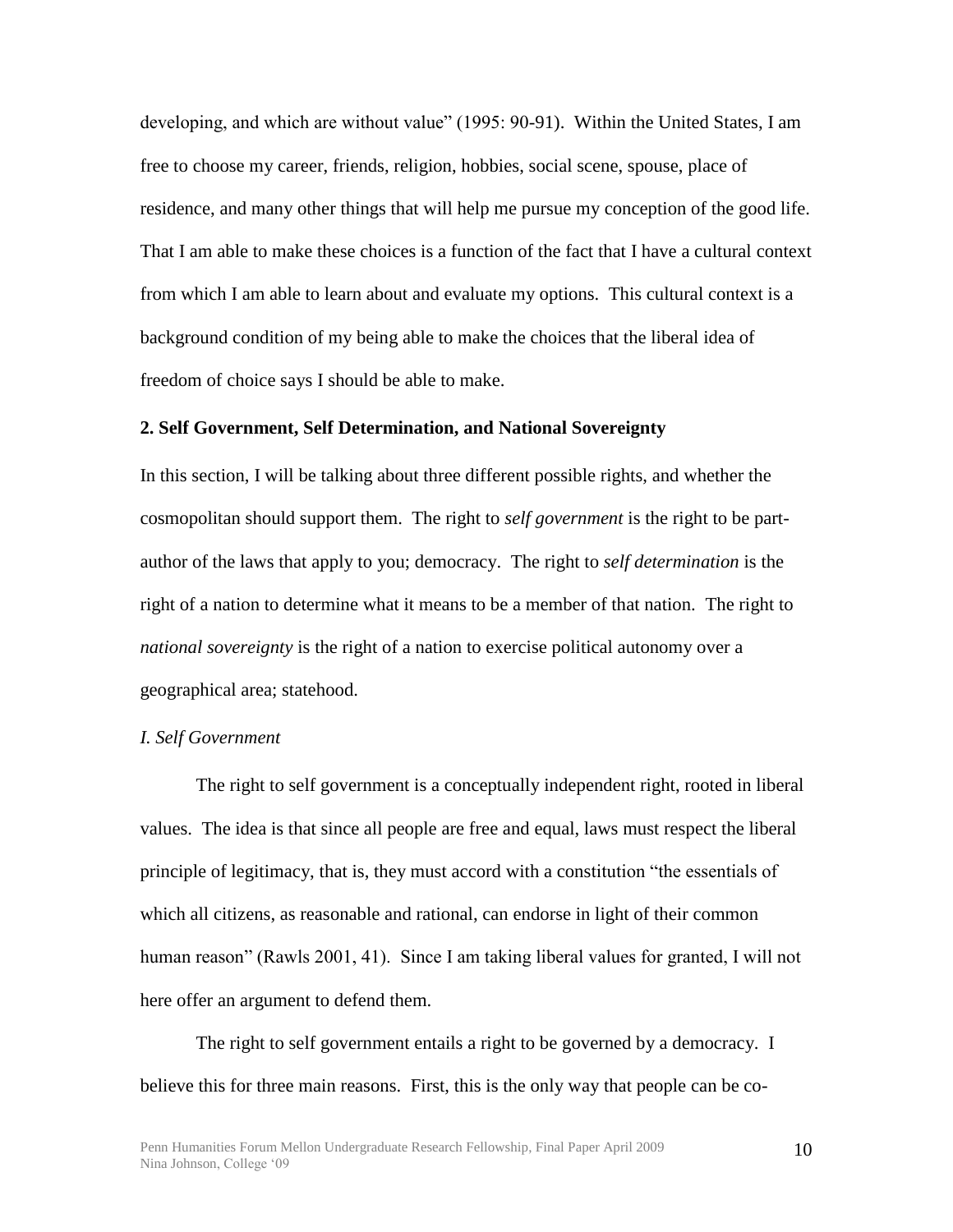authors in the laws that apply to them, and ensure that the laws are legitimate. Second, this is the only way that people can exercise their political freedoms, which are an important part of the freedoms to which people are entitled in virtue of their humanity. Third, this is the only way that people can guarantee their freedom and equality. This is an empirical argument, one that has been made for centuries. The idea is that the only way to prevent tyranny by one, a few, or a majority, is to ensure that everyone in the state has a voice.

#### *II. Self Determination*

 $\overline{a}$ 

I have established so far that nations have societal cultures which provide for their members a context of choice and help shape their members' identities through institutions and everyday life. This means that societal cultures have a large impact on people's lives. Maragalit and Raz draw two conclusions from this. First, membership in groups is important for people's well-being, and second, "the prosperity of the culture is important to the well-being of its members" (449). The first conclusion seems rather obvious to me. Since it is a fact that individuals live in societal cultures, since most individuals form their conception of the good based on options and values available in their culture, and since individuals identify as members of that culture, it is important to individual wellbeing that individuals continue to be members of their culture. $<sup>2</sup>$ </sup>

I also agree with the second conclusion. For starters, if a culture is not prospering, then options that were once available to individuals cease to exist. This can happen whether a group is decaying, as alcohol has caused many indigenous groups throughout the world to do, or whether the group faces discrimination, persecuted, or is

 $<sup>2</sup>$  Unless, of course, an individual decides to voluntarily join another culture, at which point being able to</sup> join a new culture is of great importance.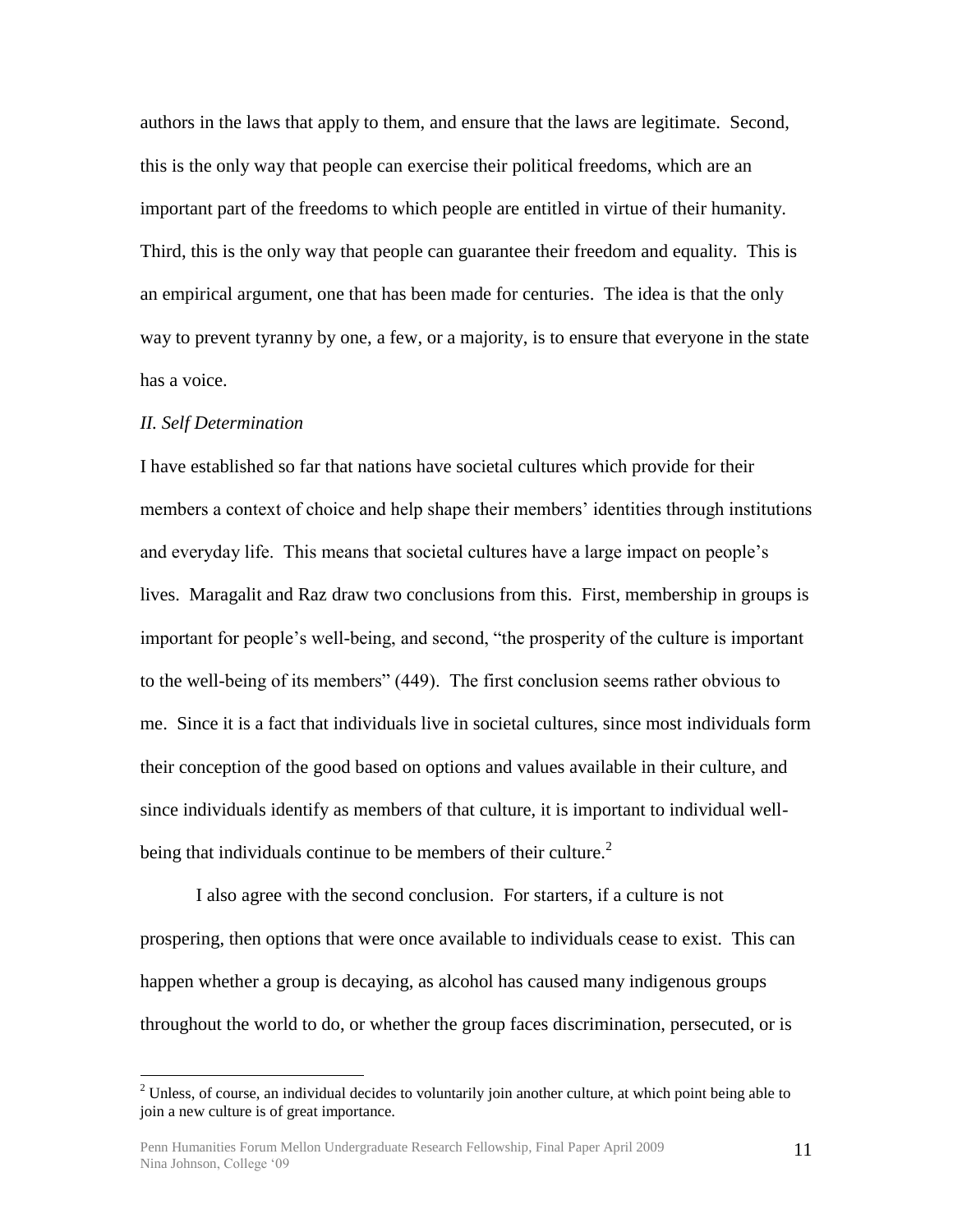forcibly disbanded, as many Native groups were forced to do in the United States. This is especially the case because many of the goods available to individuals involve the cooperation of others. For example, the Pygmy tribes of equatorial Africa are having a very difficult time carrying out group hunts, which require the participation of many tribe members. With Equatorial states putting increasing restrictions on Pygmy lands, such as forcing them out of new National Parks, Pygmies are being forced into a sedentary lifestyle. As more and more members of their community turn to Alcohol, there are less available people to carry out shared institutions (Raffaele, 2008).

I think that the more significant argument for our purposes is what happens to group members whose cultures have decayed or are oppressed. "People's sense of their own identity is bound up with their sense of belonging to encompassing groups and that their self-respect is affected by the esteem in which these groups are held" which means that "individual dignity and self-respect require that the groups... be generally respected and not be made a subject of ridicule, hatred, discrimination or persecution" (Margalit and Raz 449). In 2001 some teenagers in Anchorage, Alaska drove around in their car and shot Alaska Natives with paint ball guns. On the video tape that they shot, you hear them saying that they are going to go "hunting" for "muktuks" or "drunk" Eskimos." These teenagers bought into racism against Natives, so they decided to have some fun by persecuting them.

Having been raised in Alaska, I have seen first hand what a decaying and oppressed culture can do to people. Many villages have had their populations decline after their members decided to move to the city, and with women more likely to move than men, there has been an increase in single-parent homes (Herald Tribune 2007).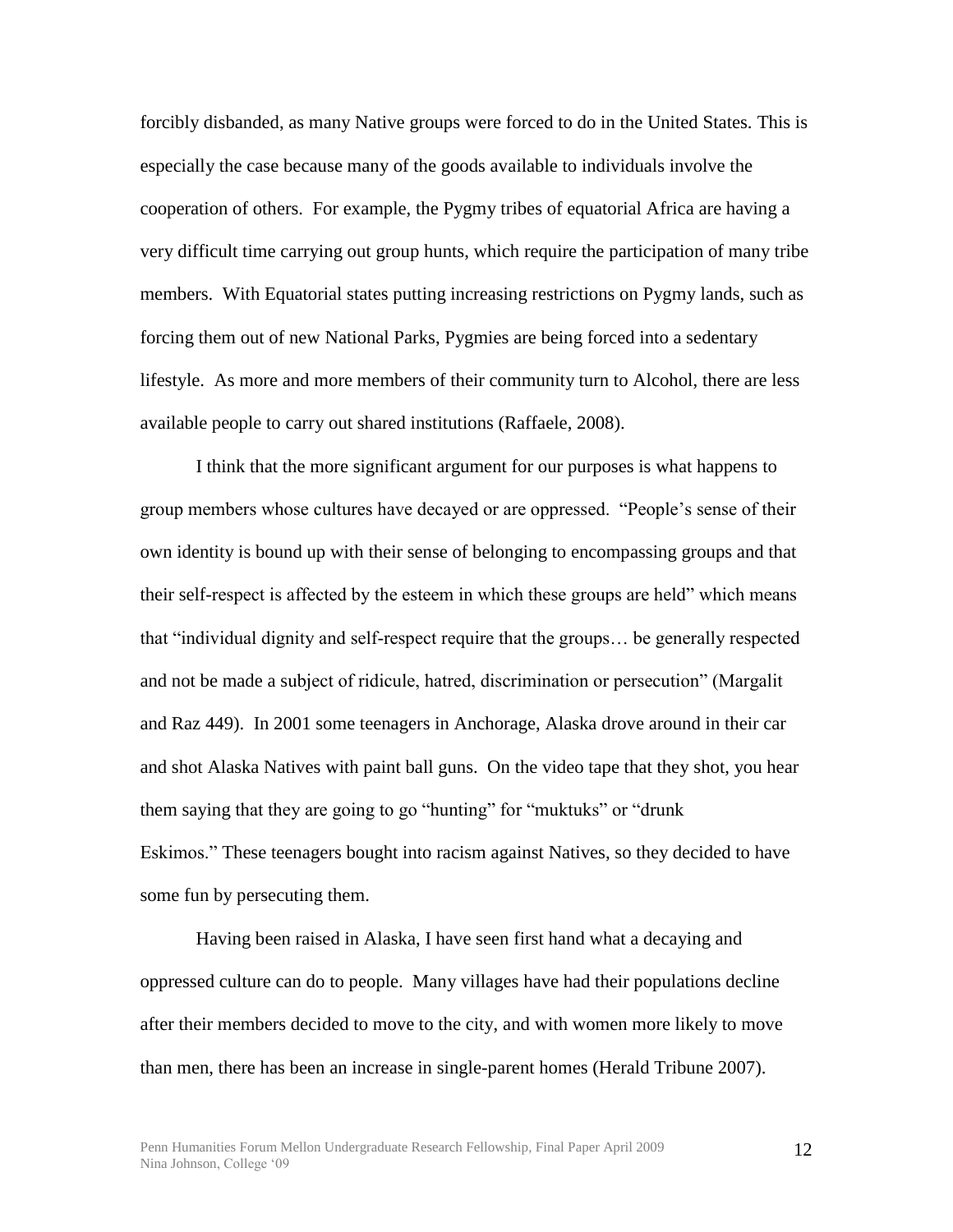Even more villages have been damaged by alcohol abuse and drugs. Though, thanks to Senator Ted Stevens, there is federally funded hospital in Anchorage that offers free healthcare to Natives, that is of little help to remote villages. The suicide rates are astonishing. Though Alaska Natives comprise only 16% of Alaska's population, they accounted for 39% of suicides between 1995 and 2006. For youth it was even worse: though Alaska Natives comprise only 19% of the population under the age of 19, they account for 60% of all suicides (AIPC 2006, 12).

The mental illness and alcohol are, in large part, a symptom of the breakdown of a national culture. Young people face a difficult choice between remaining in a dysfunctional village or moving to cities where they have a difficult time competing for jobs and fitting in. This is due to many things such as a lack of educational opportunities in their villages, having to adjust to a different, faster way of doing things, and a lack of a support system; but it is also due in part to the self-esteem problems associated with negative stereotypes of illiterate and drunken Natives, and an expectation of others that they will fail. Young Alaska Natives face a decision of joining a culture that is decaying or a culture that expects them to be less than equals. For many of them, they will lose either way.

This is not to say that all natives are unsuccessful and unhappy; there are many successful Alaska Natives, both in Alaska and in the ‗Lower Forty-Eight.' But to measure success in terms of which Native youth 'make it' in the dominant culture would be inappropriate. For Margalit and Raz, "group interests cannot be reduced to individual interests." While they are conceptually connected, they are non-reductive and generally indirect (449-50). Because groups are composed of members, it makes sense that they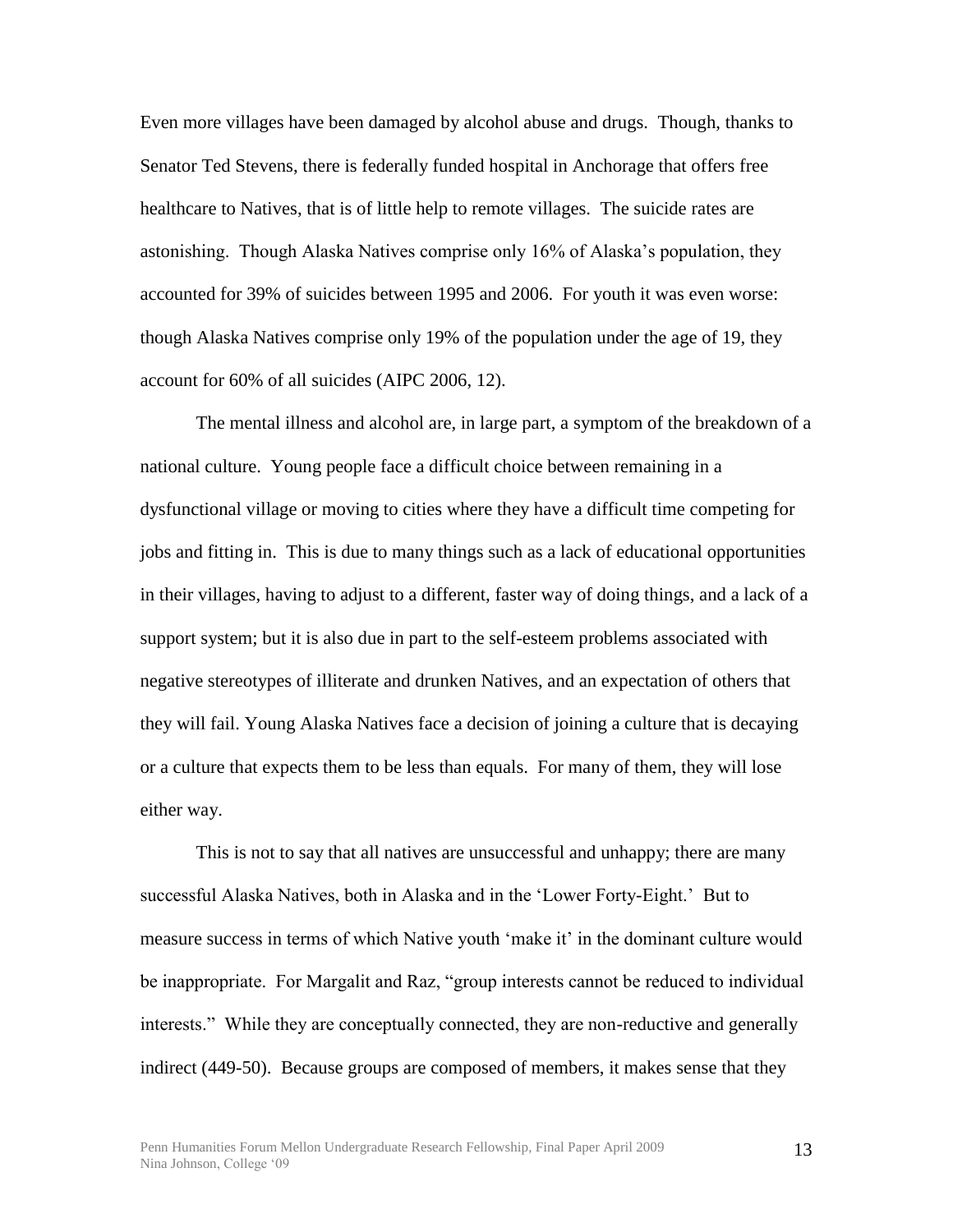would be conceptually connected. However, the fact that groups are comprised of members does not mean that we can reduce the good of the group to the good of individual members. Groups have interests. "It makes sense to talk of a group's prospering or declining, of actions and policies as serving the group's interest or of harming it, without having to cash this in terms of individual interests" (449). The idea is that while something such as winning the most metals at the Olympics might increase national prestige and therefore be in interest of the Americans as a group, it probably will not benefit us as individuals. This does not mean that USA should scrap its Olympic training program, and spend the money helping ordinary Americans. Rather, it means that the world should respect Americans and allow us to interpret and pursue our collective interests as we understand them, one of which is athletic success.<sup>3</sup>

I believe, then, that nations have the right to self determination. They have the right to determine what it means to be a member of a group, and the importance of that right confers on others the obligation to respect that right. The question now becomes to what degree nations may go to ensure their right to self determination.

#### *III. National Sovereignty*

 $\overline{a}$ 

To prevent the type of thing that has happened to Alaska Natives from happening to other cultures, and to stop the cycle of oppression and discrimination, non-dominant national groups need political autonomy, or so the instrumentalist argument goes. In defense of the instrumentalist argument, Margalit and Raz say, "sometimes the prosperity of the group and its self-respect are aided by, sometimes they may be impossible to secure without, the group's enjoying political sovereignty over its own affairs" (450). National

<sup>&</sup>lt;sup>3</sup> This is true provided that the nation not have a 'pernicious culture' which exploits or subjugates its members or the members of other nations (Margalit and Raz, 449).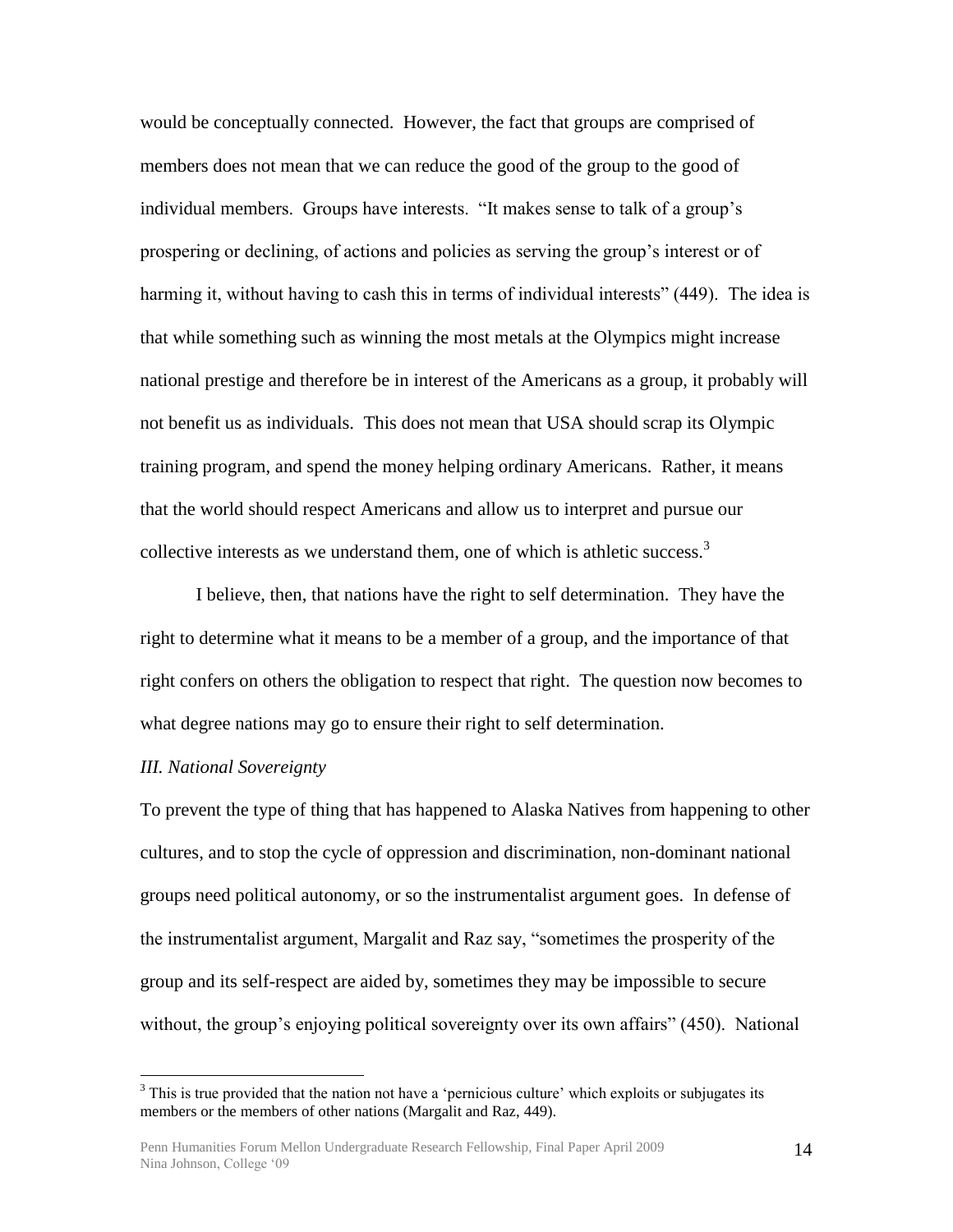Sovereignty would allow Alaska Natives to pass stricter laws punishing discrimination in Native villages and pass laws protecting their culture, by, for example, banning alcohol. Nevertheless, since this is an instrumental argument, it is also sensitive to counterarguments about the problems with national sovereignty. There would be significant obstacles to Native sovereignty, such as difficulty establishing a successful economy given the enormous distances over which they would have to ship goods, and the high costs of importing goods to remote areas of Alaska. In cases where there are scarce resources, an inaccessible location, underdeveloped political infrastructure, and where there has been a significant brain drain, membership in a larger nation can be beneficial.<sup>4</sup>

I believe that the nation should decide whether or not they should have national sovereignty because I believe that in addition to the instrumental reasons discussed above, there are intrinsic reasons for nations' self determination. National minorities can claim that since there is more than one nation under the current government, and since "democracy is the rule of 'the people,'" the national minority should have the right to rule itself (Kymlicka 1995: 182). "National minorities claim that they are distinct 'peoples', with inherent rights of self government." The fact that they are currently a part of a larger nation does not mean that they chose to renounce that right in full, and therefore they would like to ensure that some or all of their right to self government remains within their own control (181). The ‗American people' do not speak for the Yupik Eskimos, so the Yupik Eskimos should have the ability to govern themselves.

 $\overline{a}$ 

<sup>&</sup>lt;sup>4</sup> Assuming that the dominant nation is willing to end discrimination and oppression. In the case that they are not, this becomes a very difficult calculation which I believe should be made by the national group in question.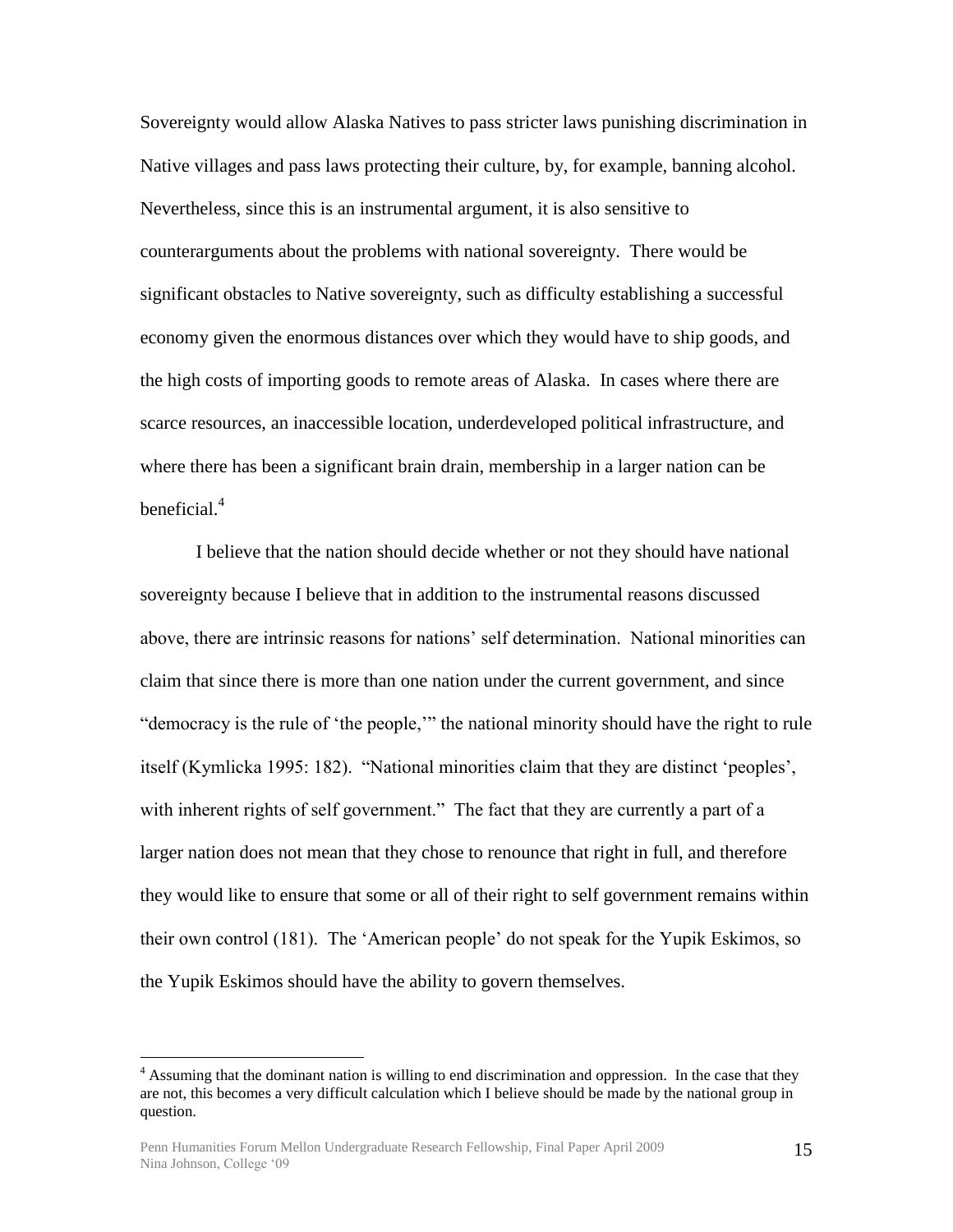However, this is not an argument for national sovereignty, but rather for democracy in general—it amounts to saying that people should have a say in the governmental decisions that are made on their behalf. It is therefore an argument for the political freedoms that are a part of contemporary liberalism. While there are certainly arguments for why groups should have a say in political decisions that affect their group, ―there is nothing here to suggest that this should be done in a political framework exclusive to one's group or dominated by it" (Margalit and Raz 453). Were it the case that the Yupik people had group rights, the ability to participate in the political process, and that the US government had their interests in mind when making decisions, then their right to self government would be satisfied. So maybe the onus lies with the US to make its governance more inclusive of Native interests.

Then again, the right to self determination has a subjective element. It is not enough to *have* one's right to self determination satisfied, one must also *believe* that one has a (fair) say in the political process.<sup>5</sup> Empirically, denying a group that believes it has the right to govern itself as an independent state is costly if not impossible. Imposing common citizenship tends to "increase conflict" in multinational states. "It is no longer possible (if it ever was) to eliminate the sense of identity which underlies these groups' desire to form their own national societies." Therefore, we should view these claims as permanent, and treat national minorities accordingly (Kymlicka 1995: 184-85).

 $\overline{a}$ 

 $<sup>5</sup>$  I include the word 'fair' in parenthesis because it seems like the correct modifier. It is not enough to have</sup> ‗a say' in the political process, because even if a minority that comprises 10% of the population has a say, that say will constantly be overridden by the other 90%. Moreover, having an ‗equal' say is also not adequate because the word 'equal' is ambiguous in this case. 'Equal' can either mean 'one person, one vote' which will lead to marginalization as stated above, or it can mean 'equal' from the perspective of what each group is due. I use the term 'fair' to mean the latter form of equality, but also to emphasize the subjective nature of the right to self governance.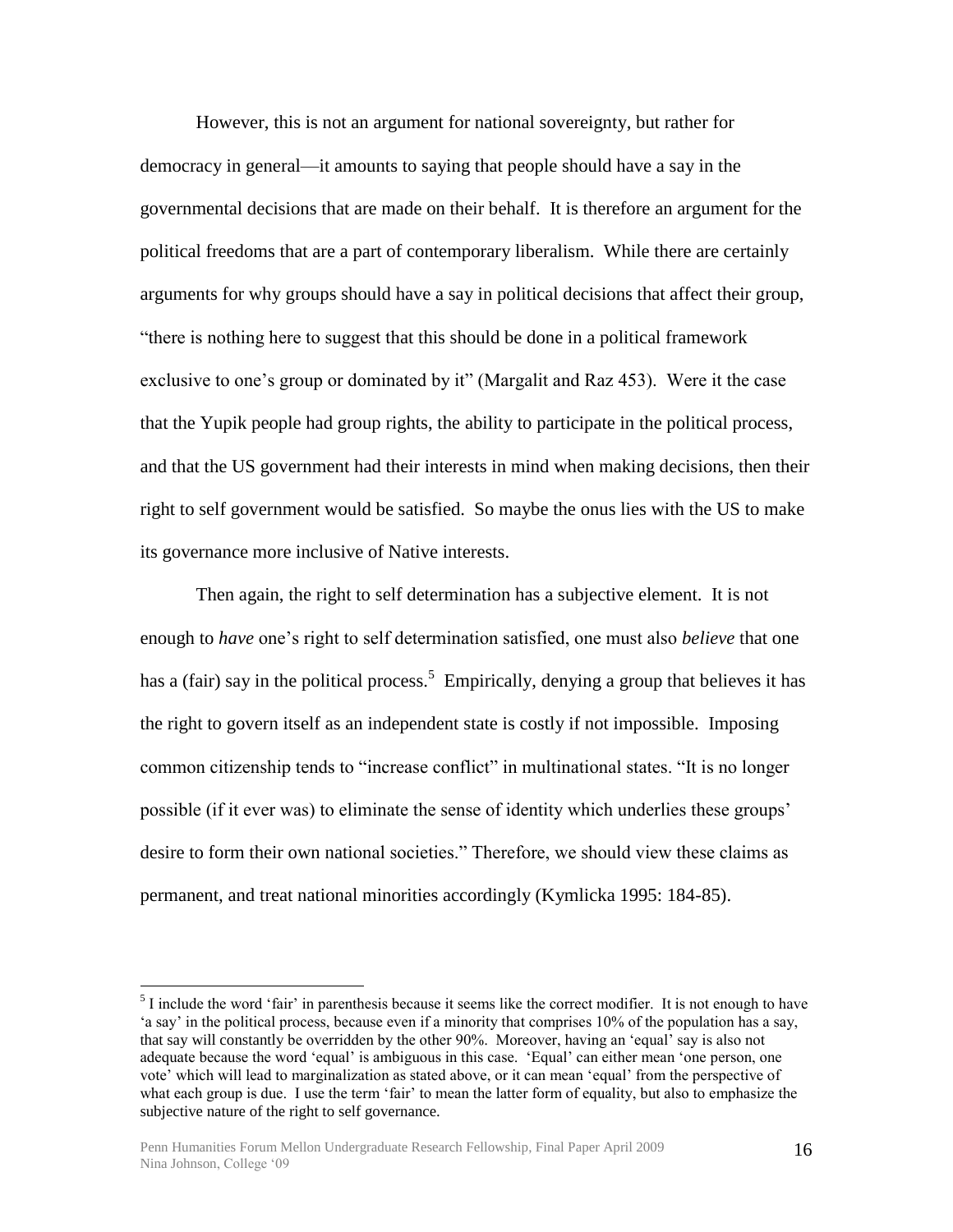Normatively, since group membership is, itself, subjective because it relies on mutual recognition, and since individuals' identities are fundamental to their wellbeing, and tied to the wellbeing of their national group, group members' "subjective responses" [to the way they are treated], justified or not, are the ultimate reality so far as the wellbeing of those who have them is concerned" (Margalit and Raz 454). If my friend Abel, a Kalanga in Botswana, believes that he is being persecuted by the majority Batswana culture, then whether or not this is the case, he will suffer. Therefore, the Kalanga and not the Batswana should make the decision about whether or not they should become independent. This is not to say, however, that if the Kalanga are mistaken, the Batswana should not make an attempt to correct them. Removing a mistaken perception could be another way to address the conflict (454).

So far I have established that (a) people are entrenched in particular nations; (b) cultures are important to a person's context of choice and identity; (c) the wellbeing of each culture is of deep-seated importance to its members; (d) people have the right to self government; (e) nations have the right to self determination;(f) when a nation feels threatened or oppressed, it has the right to national sovereignty. I have said nothing so far to indicate how important this right is. I have the right to retain the money I earn at my job, but that does not stop the government from exercising its right to part of my paycheck every month in taxes. The gravity of this right is going to depend on the rights of others.

#### *IV. The Rights of Others*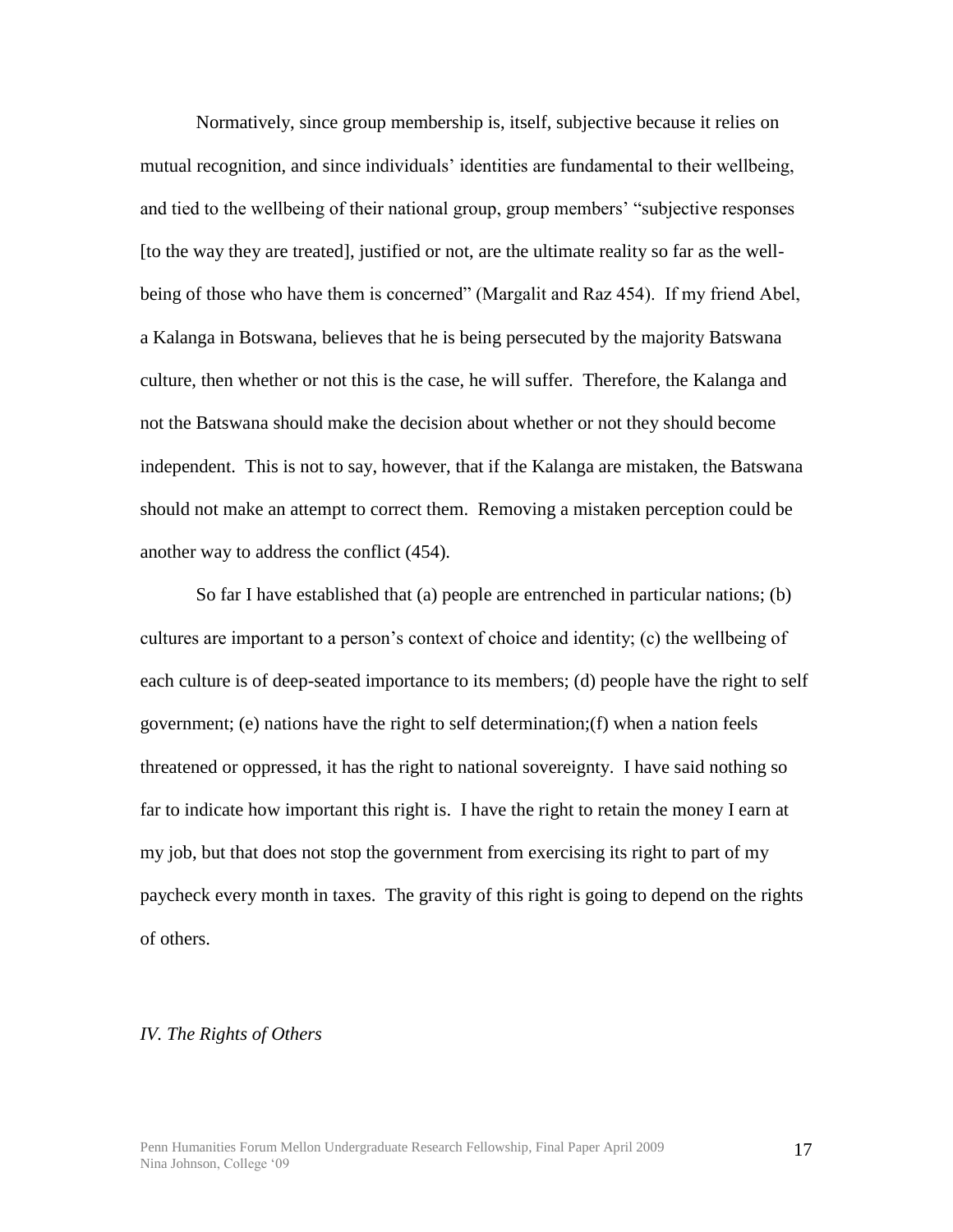If nations and states to correlated perfectly, this would not be an issue. Indeed, if nations and distinct geographical territories correlated nearly-perfectly, this would not be much of an issue either. Unfortunately, nations can be spread all over a territory, or all over several territories, and rarely is there an area in which only one nation resides.  $6$  The rights of others, then, are of concern in two ways. First, they need to be taken into account practically when a nation makes the decision of whether it wants to be selfgoverning. Second, the inquiring nation must take into account the rights of all individuals who will be affected by the decision.

The practical issues involved are immense and tedious. First, there are territorial considerations: does the nation inhabit a single territory? and does the territory have the resources necessary to sustain an economy? Margalit and Raz suggest that any secessionist group should be a 'substantial majority' in the territory which they wish to claim (458). Second, how is secession to be decided? Given that the decision is essentially irreversible, it is reasonable to expect that an 'overwhelming majority' must be in favor of it (458). Third, what means are permissible in the pursuance of secession? The best answer is 'ethical means,' but what those means turn out to be are dependent on the situation. It is certainly unethical to kill non-members or force them from their homes. Offering non-members just compensation to leave would probably be an option, but only if the fourth condition—that the group is "likely to respect the basic rights of its inhabitants, so that its establishment will do good rather than add to the ills of the world" (459)—is met. Fifth, other nations have a duty to respect the establishment of this new nation, and perhaps to aid it (especially on the part of the past government, if it was

 $\overline{a}$ 

<sup>&</sup>lt;sup>6</sup> This assumes that immigrants are members of their former nation. If Kymlicka is correct, and voluntary immigrants are attempting to assimilate into their new culture, then there are more nations in the world, so I might change the word 'rarely' to 'only sometimes.'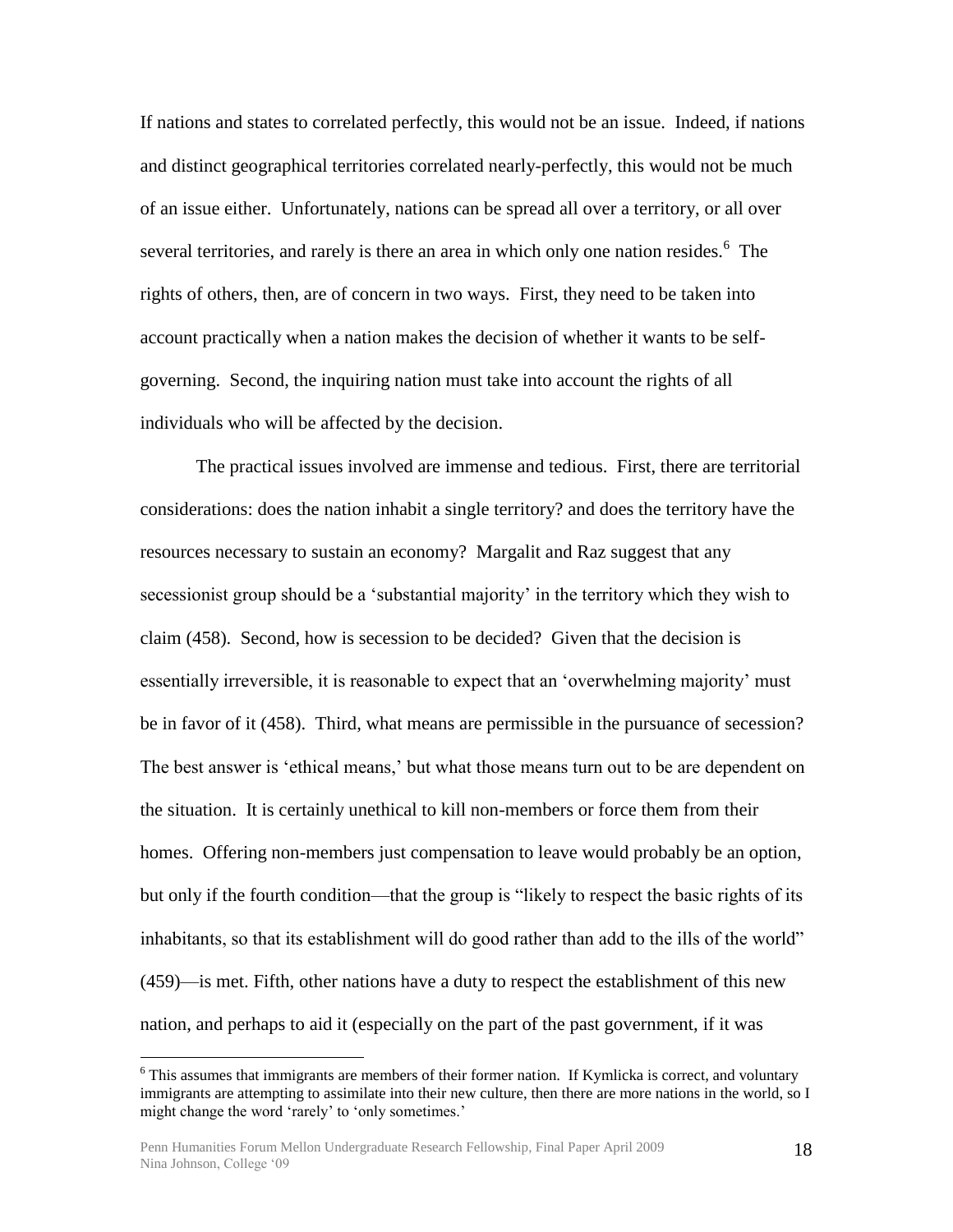oppressing the nation) (460-61). This is not meant to be a full list of the practical considerations involved, nor are the items in the list intended to be full arguments. Rather, this is intended as an overview or a sampling of the types of issues involved.

The second issue listed above is of more interest to my project. As I stated before, I am committed to the idea that all people have the right to self government, by which I mean the right to take part in the making of political decisions that affect them. They also have the right to self determination, by which I mean the right to determine what it means to be a member of a group. As I stated before, having the right to self government and the right to self determination does not necessarily mean having a right to be governed by one's own nation. If a state is willing to accommodate cultural difference, then this is something that a nation thinking about secession should take into consideration, as the decision to secede affects not only the secessionists and nonsecessionists within a particular territory, but also all members of the state from which they would like to secede. Secessionist claims aim to "weaken the bonds with the larger political community" and therefore damage the unity which is necessary to ensure cooperation over time (Kymlicka 1995: 181). In cases where a group has decided to secede, "the sense of solidarity needed to promote the public good and to tackle urgent issues of justice is lacking" (186). When unity within the larger state is not possible, secessionist nations have a much stronger claim for secession because the harms incurred which I sketched above are easier to justify, seeing as how there is no acceptable alternative.

So then, the question arises, what is necessary for political unity? Descriptively, citizenship is required. If people are united by common citizenship, then they are by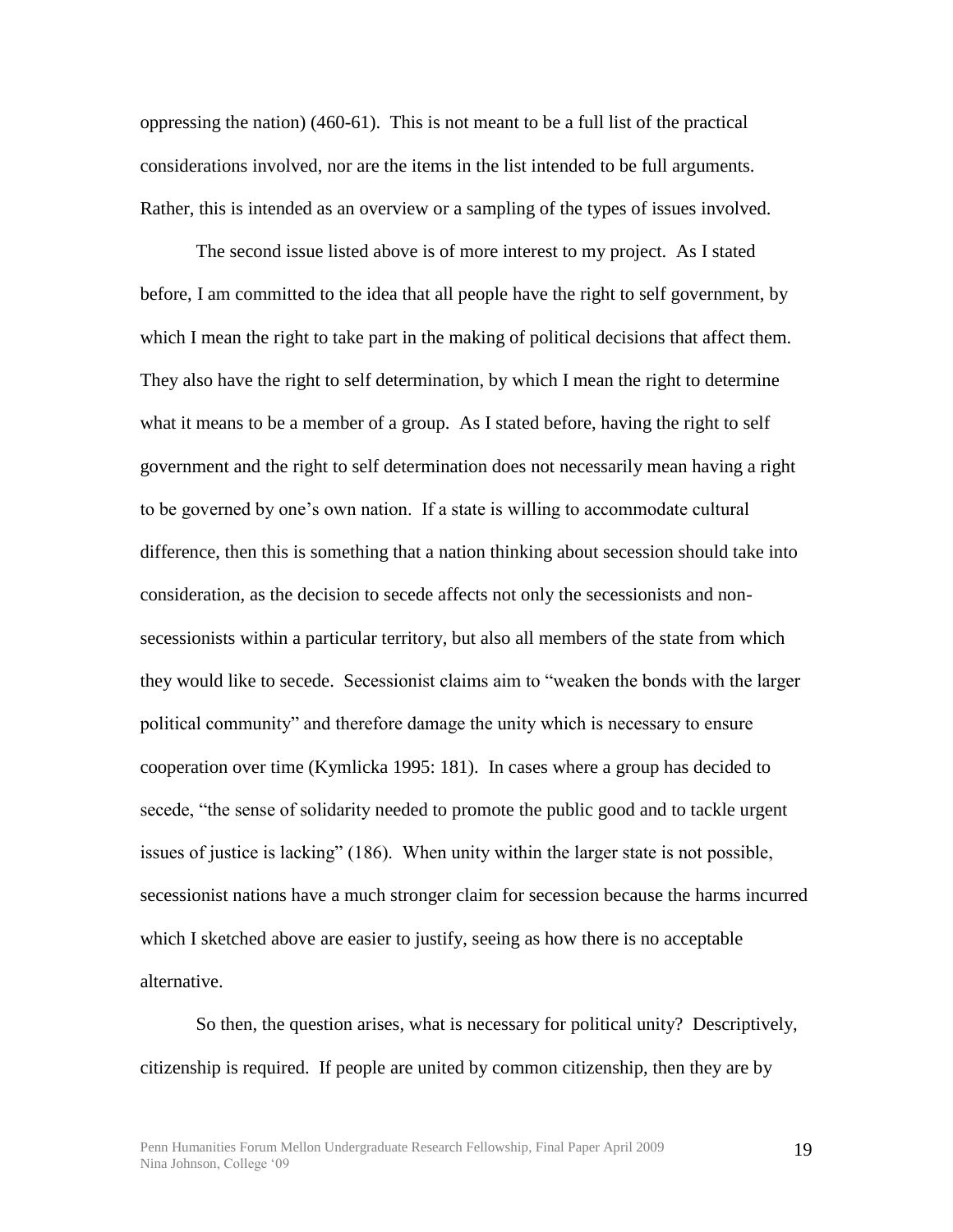definition united. Citizenship, however, has to be based on something. It is not as though we could pick a few thousand people at random, put them on an island, tell them they are all ‗citizens' and expect that they would be united together in a state (though we could probably expect them to unite in an attempt to escape). Society is fundamentally, according to Rawls, "a fair system of social cooperation over time from one generation to the next" (Rawls 2001: 5). Something must provide the "sense of solidarity and unity that is necessary for generating the requisite level of mutual respect and trust among individuals" (Tan 2008: 163). There are three different forces to which we can look: universal values, shared political culture, and national culture. I will address each of these in turn.

#### *A. Universal Values*

Martha Nussbaum and others have argued that we should orient ourselves towards becoming 'world citizens' in a metaphorical sense. The community of our common humanity "is, fundamentally, the source of our moral obligations" (Cohen: 7), so world citizenship should be the focus of our civic education (11). The idea is that since we are all human, and since the world is getting smaller and smaller, we should focus on universal rights and try to make the world a better place for everyone. There are many problems to this approach. First, universal rights have yet to be clearly defined. Those rights that get the title 'universal' are generally Western, and generally espoused by those people that have power, and do not speak for everyone (c.f. Butler in Cohen 1996). Moreover, what those rights turn out to be is going to have a great impact on how we should look at the world. If, for example, being a member of a cultural group is a universal right, as arguments in the first section of this paper suggest that it maybe should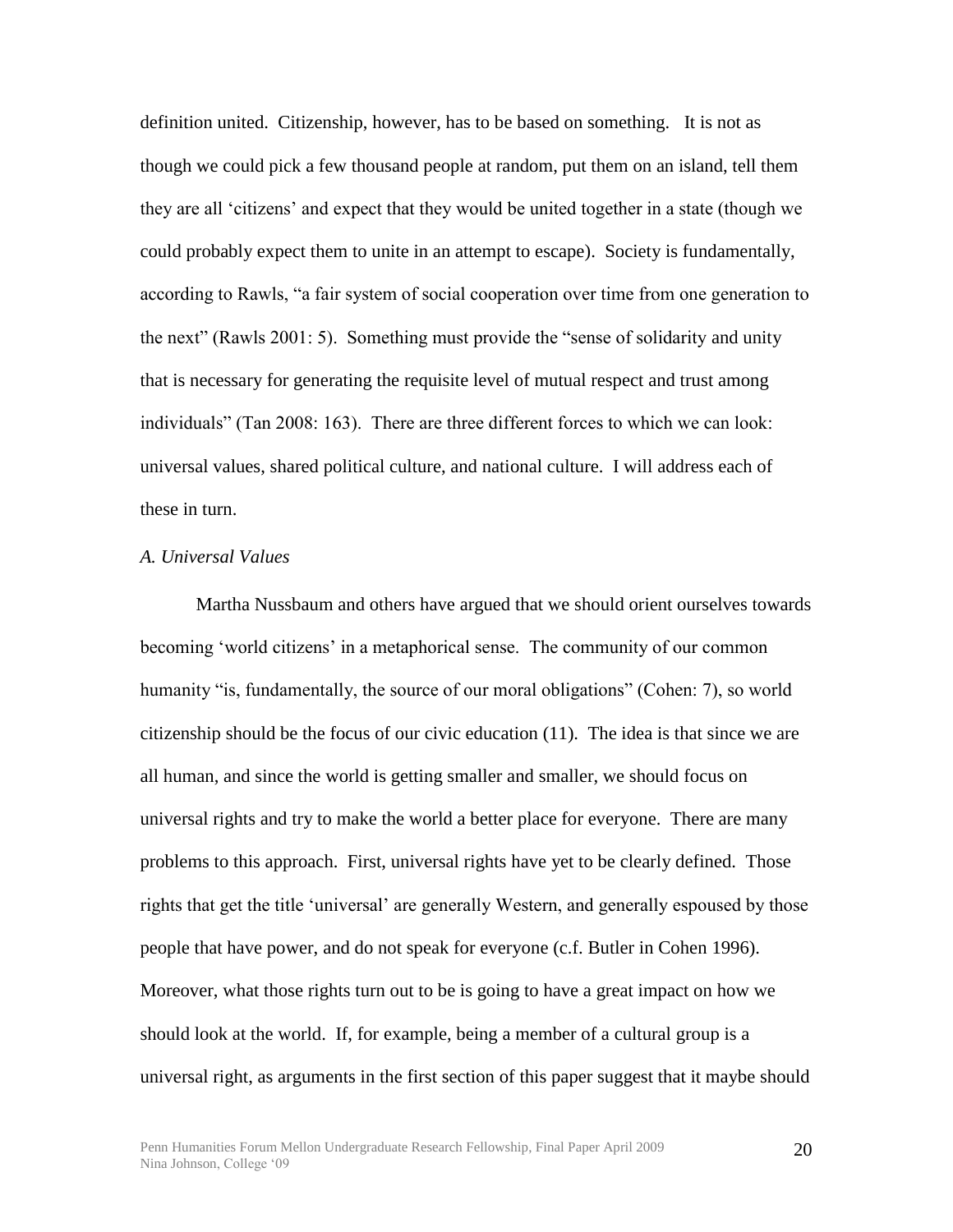be, then the world should be organized into national cultures so that they can continue to exist.

Second, a world united on the basis of universal values presupposes a world that shares a conception of universal values. Even if a set of tenable universal values exists, the world cannot unite under these values unless the world shares them. I believe that even in such a world, there would be nations that reject these values (because, for example, their idea of universal values is that their members matter most). I am not saying that the existence of such cultures is a good thing; I am not, in theory, opposed to a world where everyone respects a set of universal rights based on the liberal idea of freedom. As a result, I am not, in theory, opposed to engaging in a process that would make all groups liberal. However, it seems to me that such a process would destroy many valuable forms of life, and would hurt many people. The reason that it would hurt people is because the process of cultural change is a difficult one, and many valuable forms get lost in the future. Imagine a hypothetical Alaska Native group that routinely subjugated and oppressed women (in reality, most Alaska Native groups treated women very well). Even if the individuals in this group would be better off in a society where women were treated well, this outcome is by no means guaranteed. Processes of transition can create ‗lost generations' who have no national culture at all, and given that I have argued that national culture is of great importance to national identity, transition can seriously harm people and their children. This is not to say that nations should not try to bring other nations under the umbrella of these universal values, and not to say that this problem will not exist under other systems. Rather, my argument here is that getting the world to share values and work together is difficult if not impossible.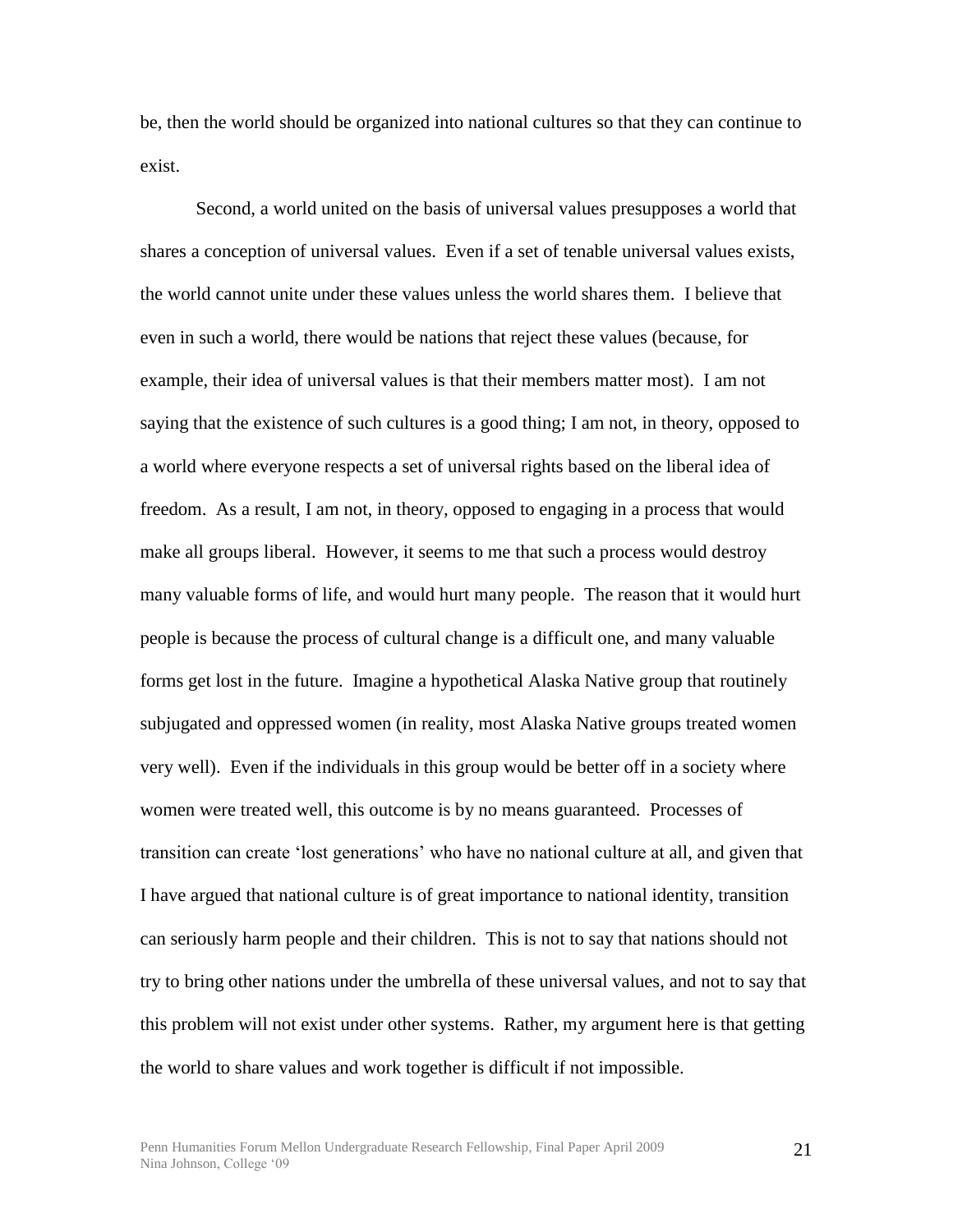Third, it ignores the fact that people identify with specific cultures. In order for that national culture to continue existing, it must pass information about what it means to be a member of that culture to the next generation. Since many cultures are particularistic, and not universalistic, this could change the culture significantly. Many of the things that make cultures valuable derive from this particularism. Part of the value of being a Yupik Eskimo is hunting with other Yupik Eskimos and learning your particular history. It takes a lot of time and resources to inculcate a child in a particular history and national culture. By spending time teaching a child about other ways of life and teaching a child other languages, the parents and elders lose time to inculcate their children in their national culture. Moreover, a strongly universal focus can discredit this type of national culture by telling the youth of each culture that the world matters more than their cultural group, as a result of which they should value the universal culture more.

Universalism can be seen as a feature of particular cultures. The United States has a rather universalistic culture. We believe that we advocate for values that the world should share. But even this universalism is based, in part, on the idea of American exceptionalism. *We* are the great experiment. *We* showed the world that one can revolt against tyranny. It is *our* mission to spread freedom and democracy to the world. ―Perhaps the greatest blessing of (mature) nationhood is precisely that it can retreat below the surface of consciousness and allow space for the development of idealistic universalism, very much in the way that successful and sustained military defense can allow space for the development of a civilized distaste of war" (Canovan 1996: 79). Perhaps people must be members of stable nations before any universalization of values can take place.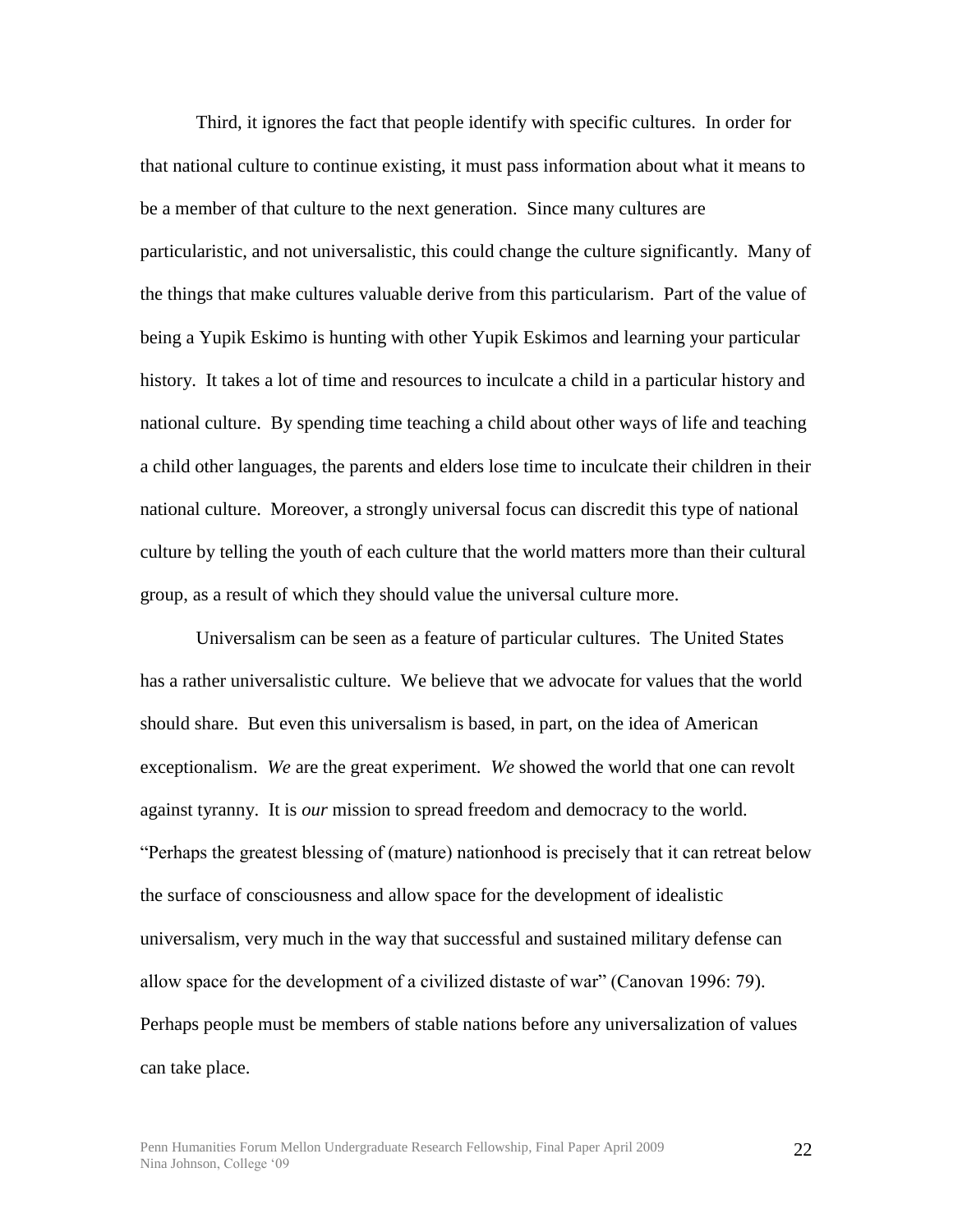### *B. Political Culture*

Jürgen Habermas contends that only 'civic patriotism' is necessary to unite people. Habermas believes that the idea of citizenship can be separated entirely from a "prepolitical community integrated on the basis of descent, shared tradition, and common language." For him, "the nation of citizens finds its identity not in ethnic and cultural commonalities but in the practice of citizens who actively exercise their rights to participation and communication" (289). Habermas believes that nationalism is the result of historical process, and that nationalism became strong because of the need to "foster people's identification with a role that demanded a high degree of personal commitment," and that this commitment served as the vehicle for republicanism. But now that republicanism is here to stay, nationalism is no longer necessary. The two are not conceptually connected. Rather, we should "cut its umbilical links to the womb" of nationalism (289). In other words, nationalism is an outdated form of unification, one that history has shown can be very dangerous, that can be replaced by the idea of citizenship. Our common citizenship can serve as the ties that bind us together.

Habermas contends that "the legally institutionalized role of citizen must be embedded in the context of a liberal political culture," by which he means "the *supportive spirit* of a consonant background of legally noncoercible motives and attitudes of a citizenry oriented toward the common good" (293). It does not matter whether citizens share the same language or ethnic background, what matters is that "every citizen be socialized into a common political culture" (193-94). A Motswana and a Kalanga might have very different national cultures, but so long as they are raised in the same political culture, they can be united as fellow Botswana.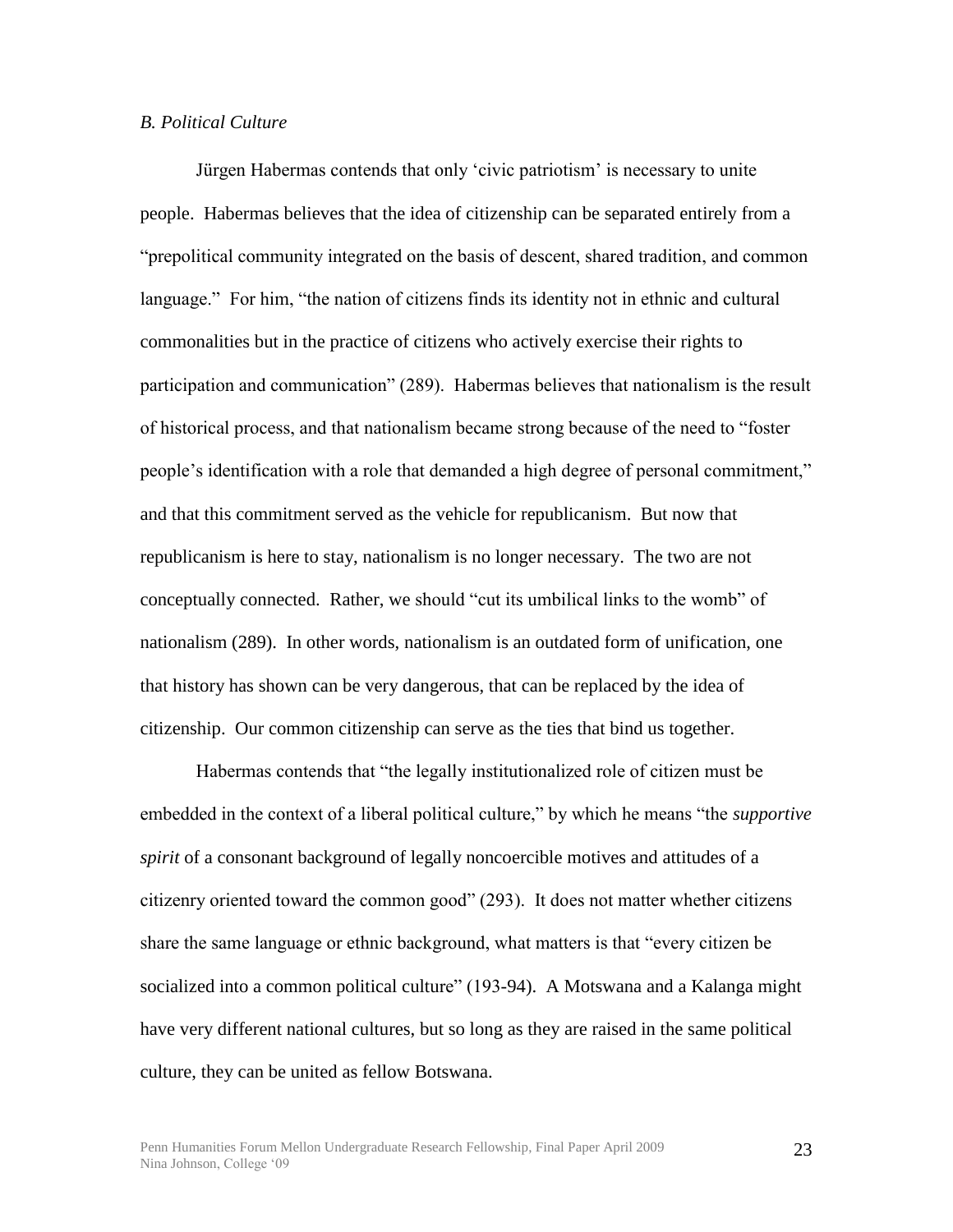Habermas uses the examples of the United States and Switzerland to show how people with very different national cultures have been able to maintain a shared political culture. I am not convinced that the United States has succeeded either at protecting national identities or creating a common political culture. The US has routinely oppressed native groups, and has done little to rectify the historical discrimination. As I said before, Alaska Natives find their cultures in disarray, thanks in large part to the United States of America.

But maybe Habermas is only talking about the dominant American culture. We have, after all, successfully welcomed wave of immigrants after wave of immigrants. Nevertheless, we have not incorporated these immigrants as separate nations but instead integrated them into the universalist-ish American dominant culture. "It has become clear that the overwhelming majority of immigrants want to integrate, and have in fact integrated, even during periods of large-scale influxes" (Kymlicka 1995: 178, referencing Harles 1993). Part of being an American (in the dominant cultural understanding) is believing that *everyone* can be an American. People that voluntarily immigrate to the United States do so with the understanding that they will have to live with people that are different from them. They already buy the premise of our melting-pot/salad-bowl identity. The fact that they believe in our shared political culture can be inferred from their willingness to come to the United States.

The real challenge to the political culture argument are places, such as Quebec, where people share a political culture and yet still are seriously considering secession. Despite the "pronounced convergence in values between English- and French-speaking Canadians over the last thirty years," there has been a consistent growth in nationalist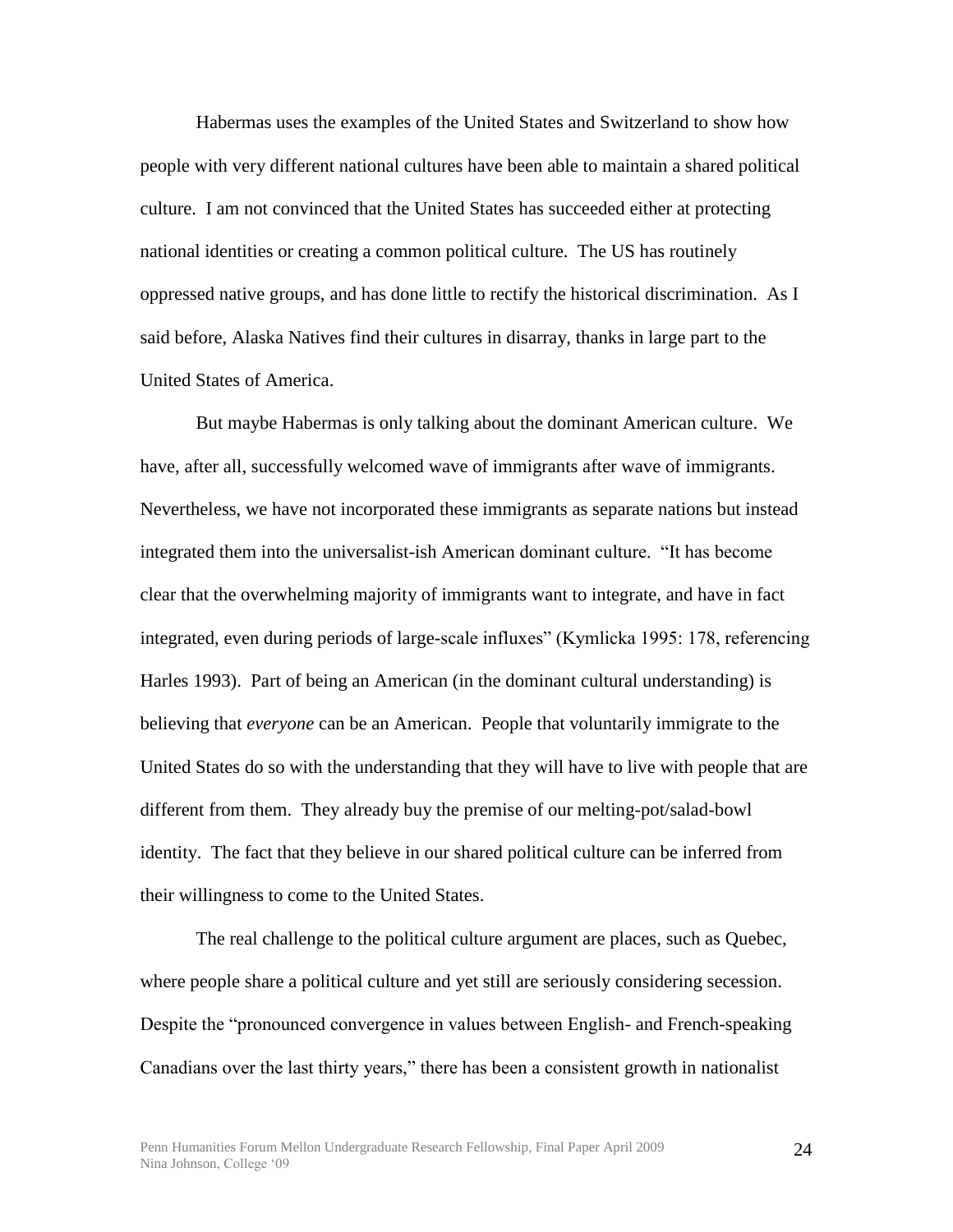sentiments in Quebec (188). Kymlicka says that this is a part of a general trend. The Flemmish and French-speaking Belgians are probably more similar now in terms of political values than they have ever been in the past, and yet the past year has seen an upsurge in separatist sentiment. Shared values, it seems, are insufficient for political unity (188).

#### *B. National Culture*

"The missing ingredient," according to Kymlicka, "seems to be the idea of a *shared identity*." People have to want to identify with people before they want to share a country with them (188). They must recognize those people with whom they interact in political affairs as members in the same political project. This is much easier to do in nation-states where everyone shares the same cultural identity, but it is also possible in multinational states. In the United States, we are able to recognize one another as cocitizens because we identify with our special place in history as a beacon of freedom. In Botswana, people rally around the fact that they are the most stable country in Africa. On the other hand, the existence of such states does little to guide those multinational states who do not have a shared identity.

But now we have a chicken and egg situation. Which comes first: nations that are able to unite together to develop a shared identity, or a shared identity that allows people to come together and unite? Were it not for the shared identity, it seems unlikely that the United States would have been able to remain united, despite the proximity. Were it not for the territorial proximity, it seems unlikely that Botswana would be united in one nation, and been able to create a shared identity.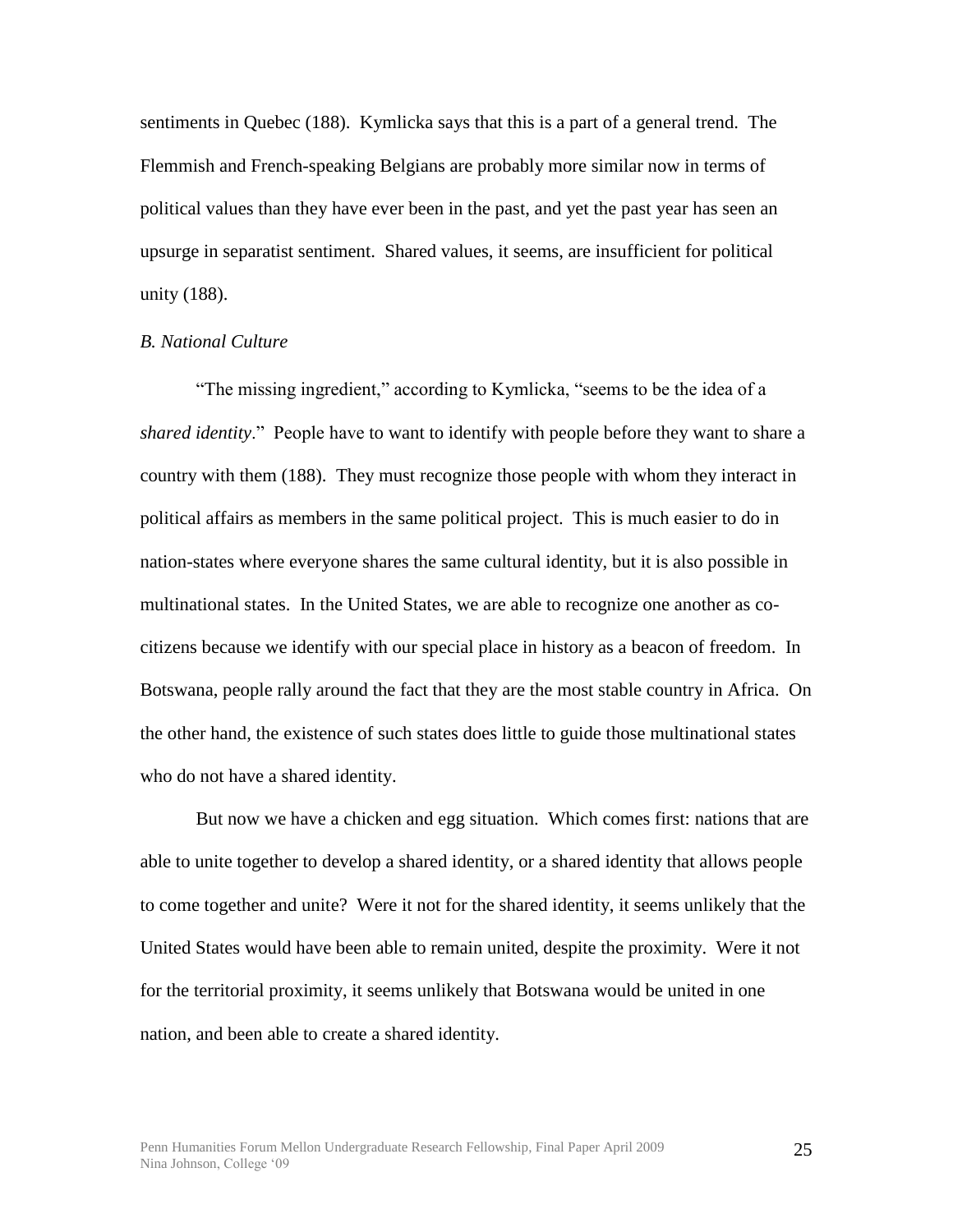In some states, it is probably impossible to cultivate a shared identity, even if the groups come together physically. Sometimes histories of oppression can create resentment which national minorities cannot overcome. Sometimes nations have national groups that are diverse not only in culture, but also in their views of how the state should be united. But given that we live in the world, these groups might have to coexist for a long time; prolonged exposure might cause the nations to come to some sort of working consensus on what the state is about. Since we cannot force groups to have a shared identity, and since not every minority can have a state, it is much more likely that the proximity will be a unifying force.

#### **Conclusion: From the Perspective of Global Justice**

I have argued so far that nationality matters, and that people are bound to particular nations in fundamental and important ways. I further argued that since all people have the right to self government and nations have the right to self determination, and since nationality is of great consequence to people and nations have collective interests, nations have the right to national sovereignty. So what, if anything, is the significance of this from the perspective of global justice?

Individuals qua members of particular nations are still individuals with an essential interest in living good lives. But that interest is in part dictated by the context of choice provided by a person's nationality. Out of respect for individuals, we must therefore respect nations. Each nation should be left free to pursue its collective interests. The Yupik Eskimos should, so far as possible, have the autonomy necessary to determine what Yupik Eskimo-ness is, and to pursue it.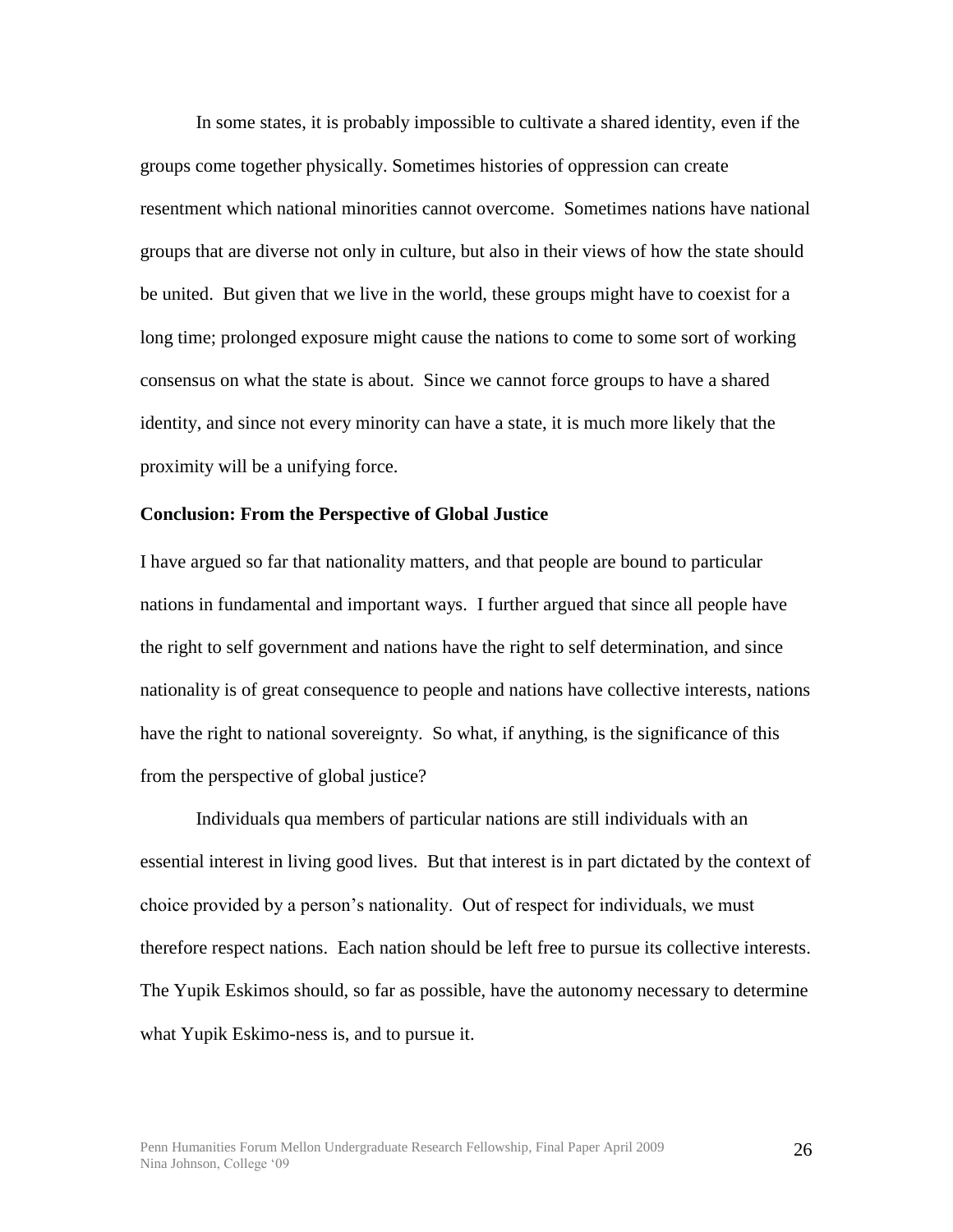Alas, we do not live in an ideal world, and there exist groups that lack this autonomy. We cannot expect universal values or common political cultures to unite people. Unity is rather a subjective phenomenon, dependent on mutual respect and identification. Those nations that desire autonomy therefore, and that can create territorial states without infringing too much on the rights of others, should be allowed and enabled to do so.